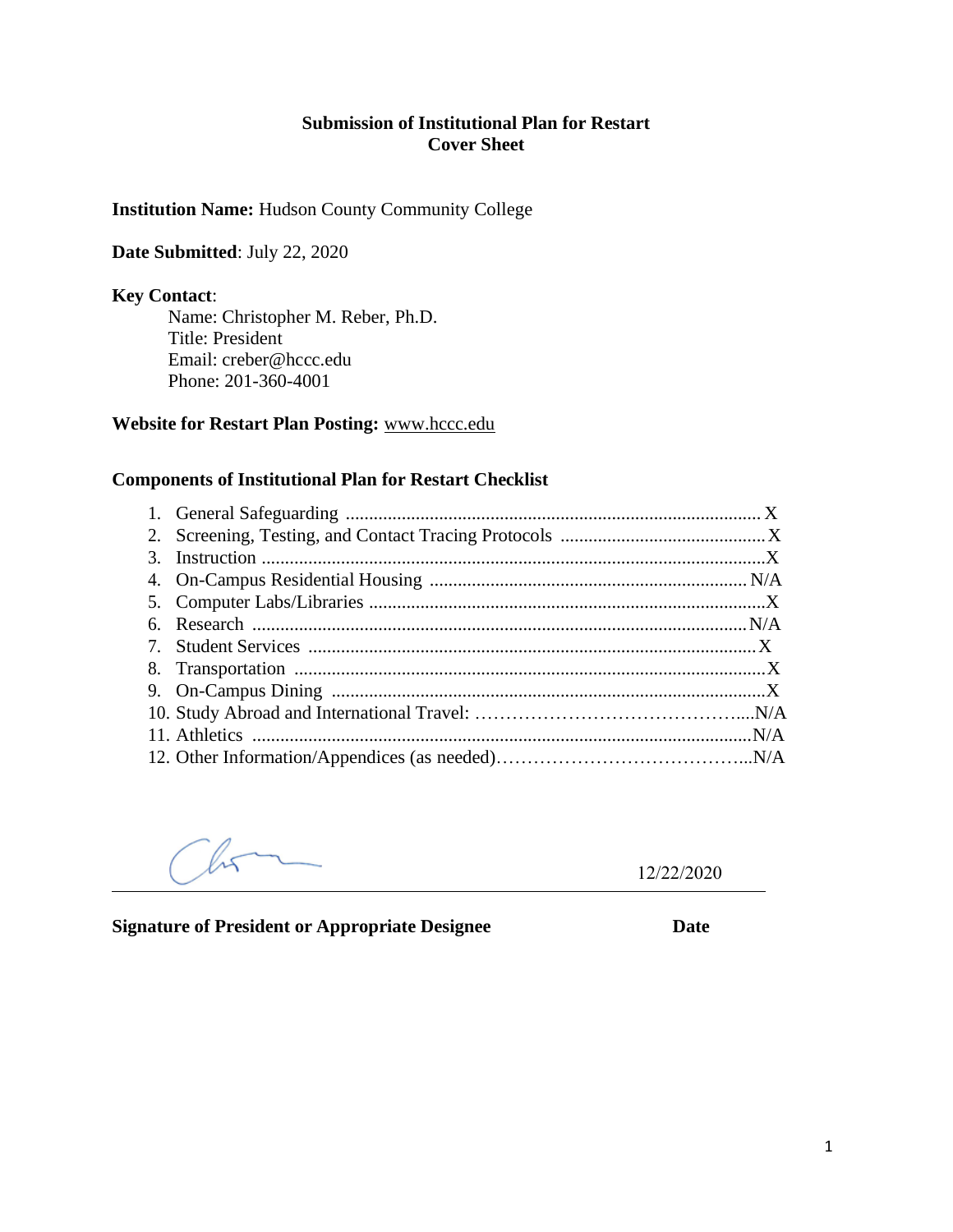# **Table of Contents**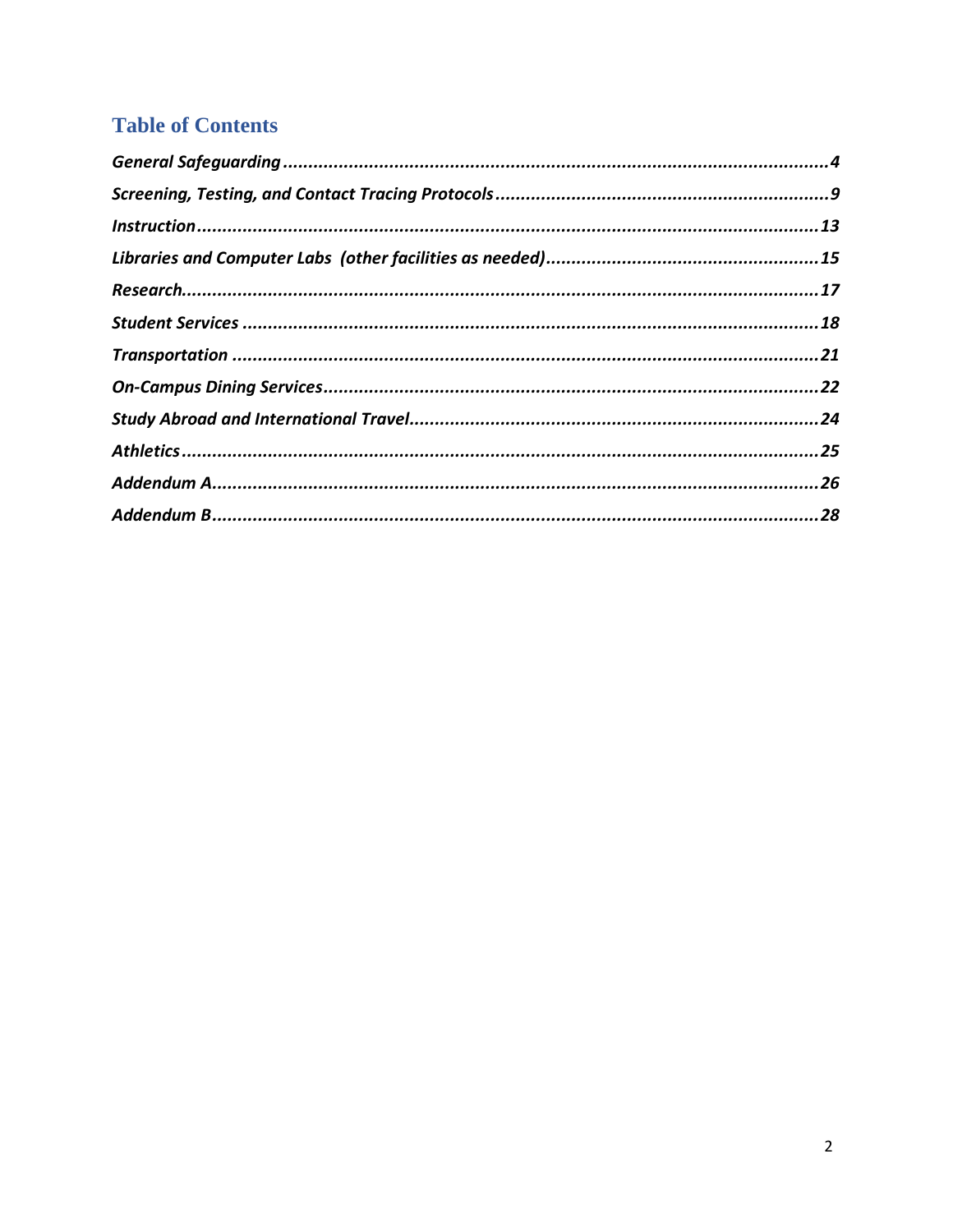Hudson County Community College (HCCC) values its students, faculty, staff, and community members and is committed to being proactive in the protection of the health and safety of all during the COVID-19 pandemic and always.

COVID-19 most commonly spreads through respiratory aerosols that are expelled when an infected individual sneezes or coughs. Individuals with COVID-19 may exhibit symptoms like fever and a dry cough or may not exhibit symptoms at all. The Centers for Disease Control and Prevention (CDC) recommend that individuals stay home whenever possible and wear face masks, wash or sanitize their hands frequently, and maintain a distance from others of at least six feet when outside of the home in order to limit the spread of COVID-19.

Hudson County Community College's Restart Plan was developed by the Return to Campus Task Force with input from the college community. HCCC's Restart Plan was developed in alignment with the template and guidelines provided by the Office of the Secretary of Higher Education and adheres to all CDC requirements, recommendations, and guidelines.

Safety during a pandemic is a collective responsibility. The ability of Hudson County Community College to thrive during the current COVID-19 pandemic is contingent upon a shared understanding that we each have a role in taking steps that promote not only our own health but the health of the other individuals with whom we share our campus.

In continuation of this important community goal, and in accordance with guidance from the CDC, Hudson County Community College requires that all students, faculty, staff, and visitors to our campuses abide by the rules and regulations set forth:

- Participate in HCCC's health screening protocol by completing the survey and having your temperature assessed when entering HCCC's buildings;
- Stay home and participate in teaching, learning, and working remotely if you do not feel well or have circumstances that prevent you from being on campus;
- Wear a mask in all HCCC spaces;
- Adhere to social distancing guidelines by maintaining a distance of at least 6 feet between yourself and others;
- Adhere to all capacity limitations in classrooms, offices, restrooms, and elevators;
- Follow one-way directions for all entrances, exits, and stairwells;
- Wash or sanitize your hands frequently;
- Sneeze and cough into your elbow.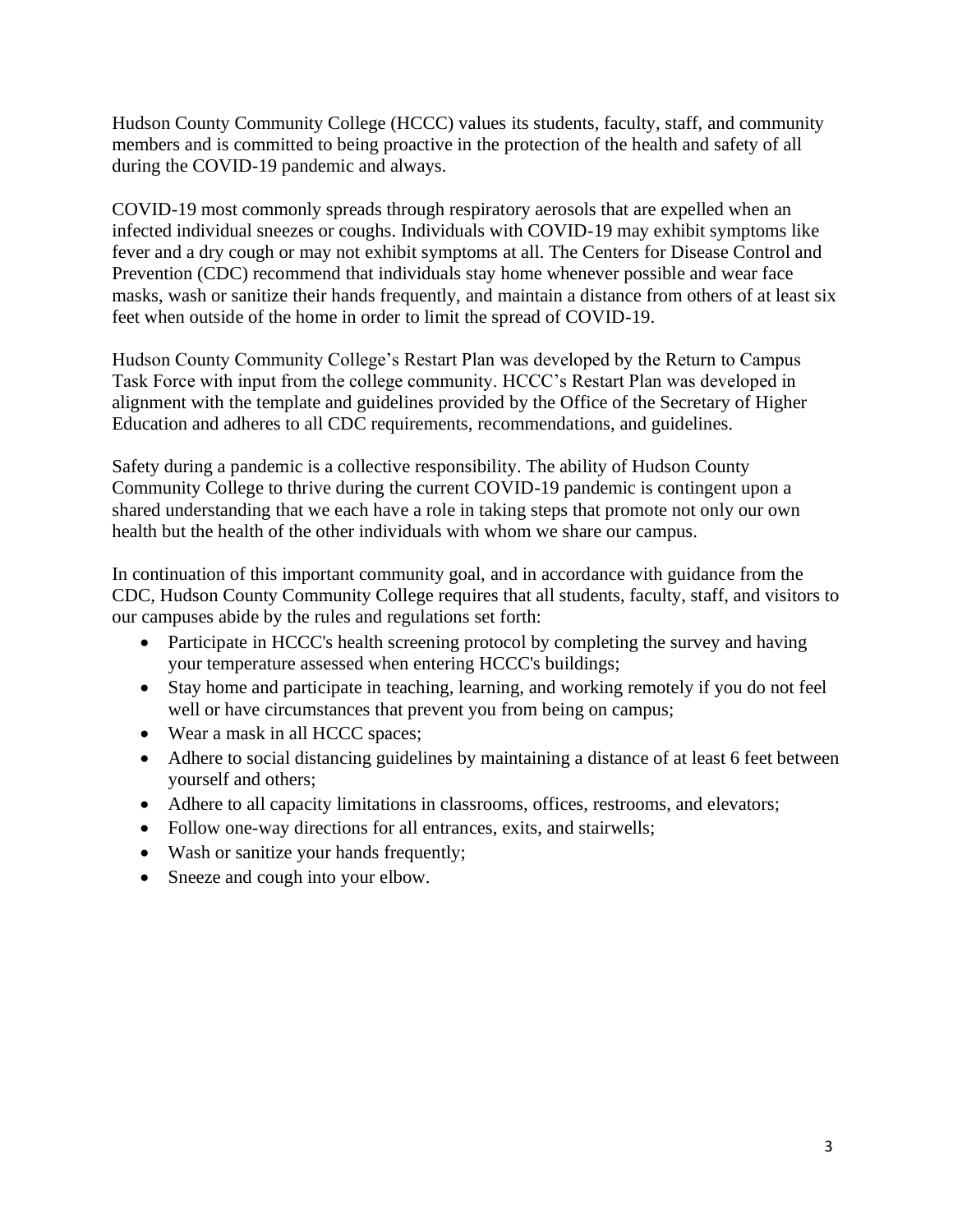# **General Safeguarding**

#### <span id="page-3-0"></span>**How will the institution implement general safeguarding measures during each stage? These safeguards include but are not limited to:**

- Cleaning and sanitization;
- Requiring face coverings;
- Maintaining adequate supplies, such as personal protective equipment and cleaning supplies;
- Requiring individuals to engage in social distancing practices at all times; and
- Training students, staff and faculty regarding COVID-19 sanitization and social distancing practices and protocols.

### **Safeguarding Measures Summary**

Across all stages of reopening, Hudson County Community College (HCCC) is committed to protecting the health and safety of its students, employees, and community members. In service of this objective, HCCC will implement safeguarding measures to ensure that individuals who are on campus, as may be appropriate for each stage, adhere to all health and safety protocols established by the College. Prior to on-ground operations resuming, training for all students, faculty, and staff will be provided. Training sessions will focus on health and safety protocols issued by the CDC and New Jersey Department of Health (NJDOH), procedures and practices specific to HCCC, and self-monitoring of symptoms. To ensure all students, employees, and community members have access to the most current health and safety information, HCCC has communicated via college-wide emails and has established a dedicated [web page](http://www.hccc.edu/returntocampus) for its Return to Campus planning efforts that includes links to resources.

[Executive Order No. 155](https://www.nj.gov/infobank/eo/056murphy/pdf/EO-155.pdf) requires the use of face coverings for faculty, staff, students, and visitors, except when doing so would inhibit the individual's health. In addition, [Executive Order](https://www.nj.gov/infobank/eo/056murphy/pdf/EO-163.pdf)  [No. 163](https://www.nj.gov/infobank/eo/056murphy/pdf/EO-163.pdf) requires individuals to wear face coverings in outdoor public spaces when it is not practicable to socially distance and keep a six-foot distance from others. Adherence to rules and regulations stated on page one and the use of face coverings is essential to maintaining a healthy community. Students, faculty or staff who do not comply with health and safety rules and regulations will not be permitted to remain on campus. **Furthermore, HCCC is fully compliant with [Executive Order No. 192,](https://nj.gov/infobank/eo/056murphy/pdf/EO-192.pdf) which was issued by the Governor to protect New Jersey's workforce during the COVID-19 pandemic as is evident through its protocols described in this document.** 

All community members are asked to address non-compliance in their areas of responsibility and to report continued non-compliance to security.

Members of the community who wish to anonymously report a concern or non-compliance with the above rules and regulations may do so by submitting a [Coronavirus Concern Form,](https://cm.maxient.com/reportingform.php?HudsonCountyCC&layout_id=5) The form will be routed to members of the Return to Campus Task Force and the appropriate member will follow up on the concern.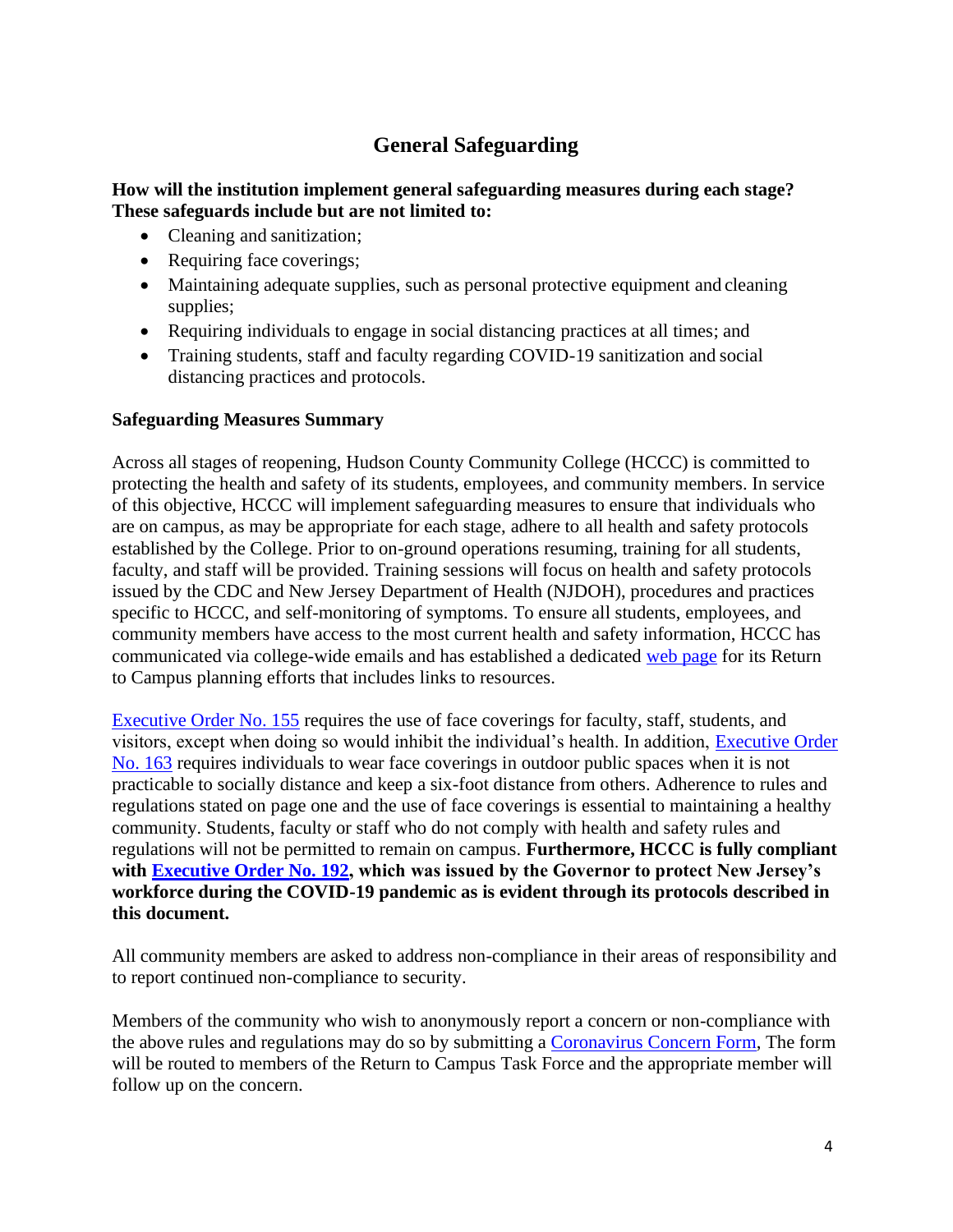**Several strategies are being employed to ensure high quality air. Two hundred portable air purifiers have been procured and disbursed to all spaces on campus where teaching, learning, or working are occurring. In addition, M11 filters, which are approved by the CDC for Coronavirus air filtration, have been installed throughout all HCCC buildings and will be replaced as per the manufacturer's instructions.** The REME HALO in-duct air purifier will be installed in the HVAC units in every HCCC building. The REME HALO in-duct air purifier kills up to 99% of bacteria, mold, and viruses, reduces sneeze germs by 99% in the time a sneeze can reach three feet, and kills 99% of viruses on surfaces in the space.

The frequency of cleaning operations will be increased in all buildings and areas where students, faculty, and staff will be learning, teaching, and working. HCCC's contracted cleaning service will be responsible for the cleaning and sanitization of spaces.

For instructional spaces, HCCC will leverage its room scheduling software to ensure instructional spaces are cleaned and sanitized in between meetings. Cleaning and sanitization will occur between each class session and will be completed by HCCC's contracted cleaning service. Each classroom will also have a spreadsheet posted outside that will indicate the date and time of the most recent cleaning along with the initials of the individual who completed the cleaning.

Disinfectant products meeting the EPA material safety guidelines will be used.

As an added precaution, disinfectant wipes/spray will be provided for use during classes and in offices. Workspaces should be wiped down by individuals upon entering and before leaving a space. In offices, staff should clean their personal workspaces throughout the day as they feel is needed.

The College has purchased 400 contactless hand sanitizer stations, which will be located throughout all HCCC buildings.

Service to all water fountains has been disconnected. Students, employees, and community members will be able to fill reusable water bottles at specified bottle filling stations, and **water coolers were installed throughout campus.** Disposable water bottles will be available for students, employees, and community members at HCCC's food pantries.

Hot water or automated temperature faucets are available at all handwashing stations and HCCC's Office of Engineering and Operations will ensure the water pressure is adequate.

### **Requiring face coverings**

HCCC will require face coverings in all campus buildings and sites. Community members should bring their own face coverings. Otherwise, HCCC will provide face coverings. **Both disposable and HCCC-branded cloth face masks are available at the entrance to all HCCC buildings.** A face covering will be required to enter any building.

Individuals for whom wearing a face covering may lead to health complications will be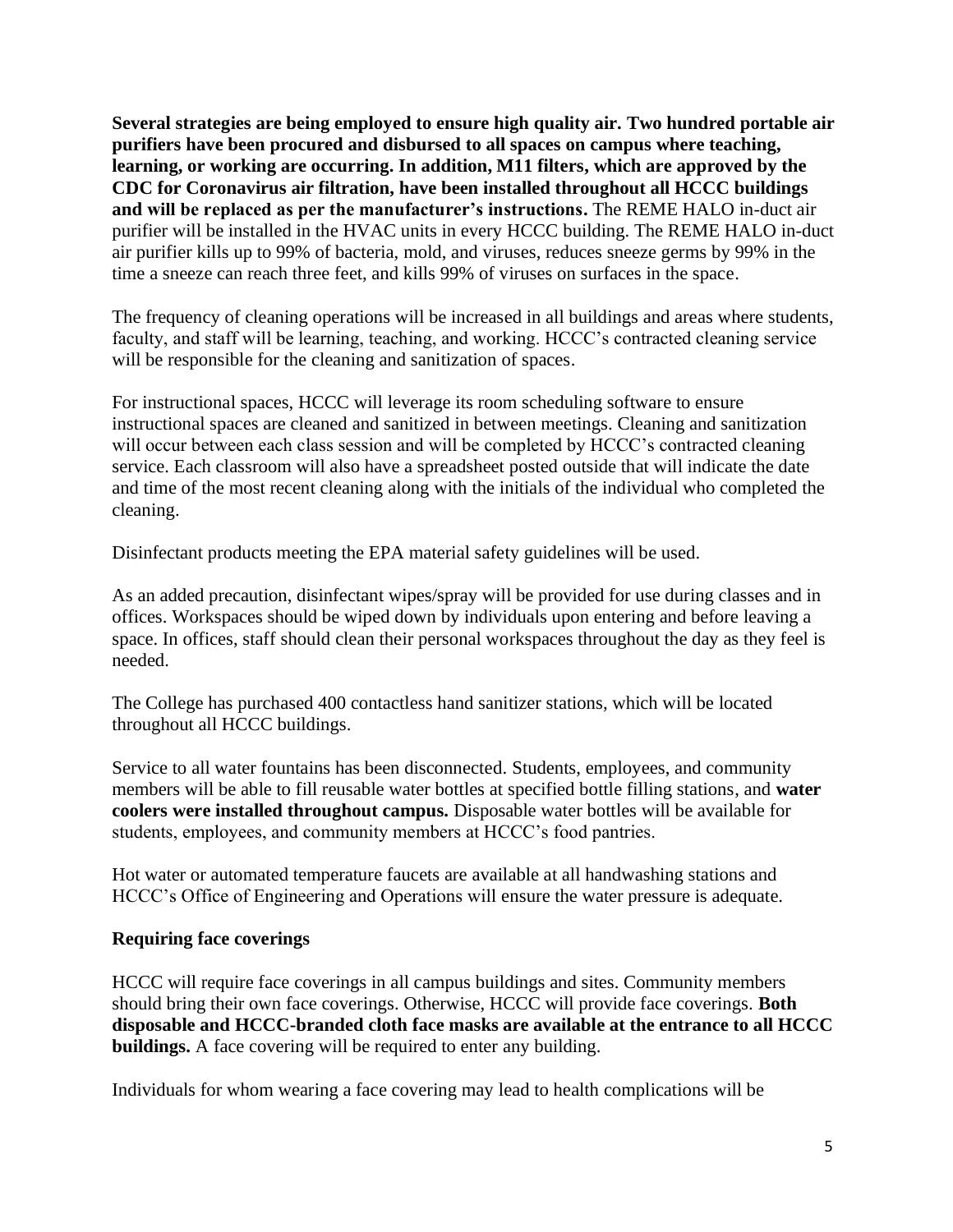encouraged to work or learn remotely.

Face coverings will be required to be worn inside the buildings, shared offices, spaces and classrooms. Educational signage will be posted outside of and throughout HCCC's buildings. Signs will educate the college community on the importance and requirement of masks and remind individuals to do their part in protecting the health of their fellow HCCC community members.

Face covering requirements will be included in the focused training and orientation programs for students, employees, and community members.

## **Maintaining adequate supplies, such as personal protective equipment and cleaning supplies.**

Cleaning, disinfecting, and Personal Protective Equipment (PPE) supplies have been ordered in support of individuals' maintenance of respiratory and hand hygiene. Supplies will be disbursed to offices and classrooms prior to any return to on-ground operations. Supplies include paper towels, tissues, hand soap, hand sanitizer, latex gloves, disinfecting wipes, disinfecting spray, toilet paper, toilet seat covers, toilet bowl cleaner, and trash bags.

HCCC's Facilities Department will log supply quantities into a computerized inventory that will allow us to reorder supplies before they are depleted.

### **Requiring individuals to engage in social distancing practices at all times.**

HCCC will require all individuals on campus to engage in social distancing. Educational signage, including floor stickers, will be posted throughout all campus buildings and sites to remind and educate everyone about social distancing practices.

A [capacity study](http://www.hccc.edu/uploadedFiles/Pages/Campus_Life/Return_To_Campus/Final%206-24-20.pdf) for all classrooms, public spaces, and office spaces based on social distancing protocols has been conducted. The capacity of each classroom will be clearly indicated outside of the entrance to the space. Bathroom capacities will also be posted outside of each bathroom.

Employee workspaces will be arranged to be at least 6 feet apart and additional safeguards like plexiglass barriers will be installed where necessary.

Students and employees will be encouraged to use the stairwells in order to limit occupancy in the elevators. Stairwells will be designated and marked for one-way traffic. Elevators will be operational for building occupants who are unable to use stairwells. They will be marked with occupancy numbers and stickers on the floor indicating where riders should position themselves inside.

In instructional buildings, entrance and egress will be one-way as indicated by signage and floor stickers.

Social distancing requirements will be included in the focused training and orientation programs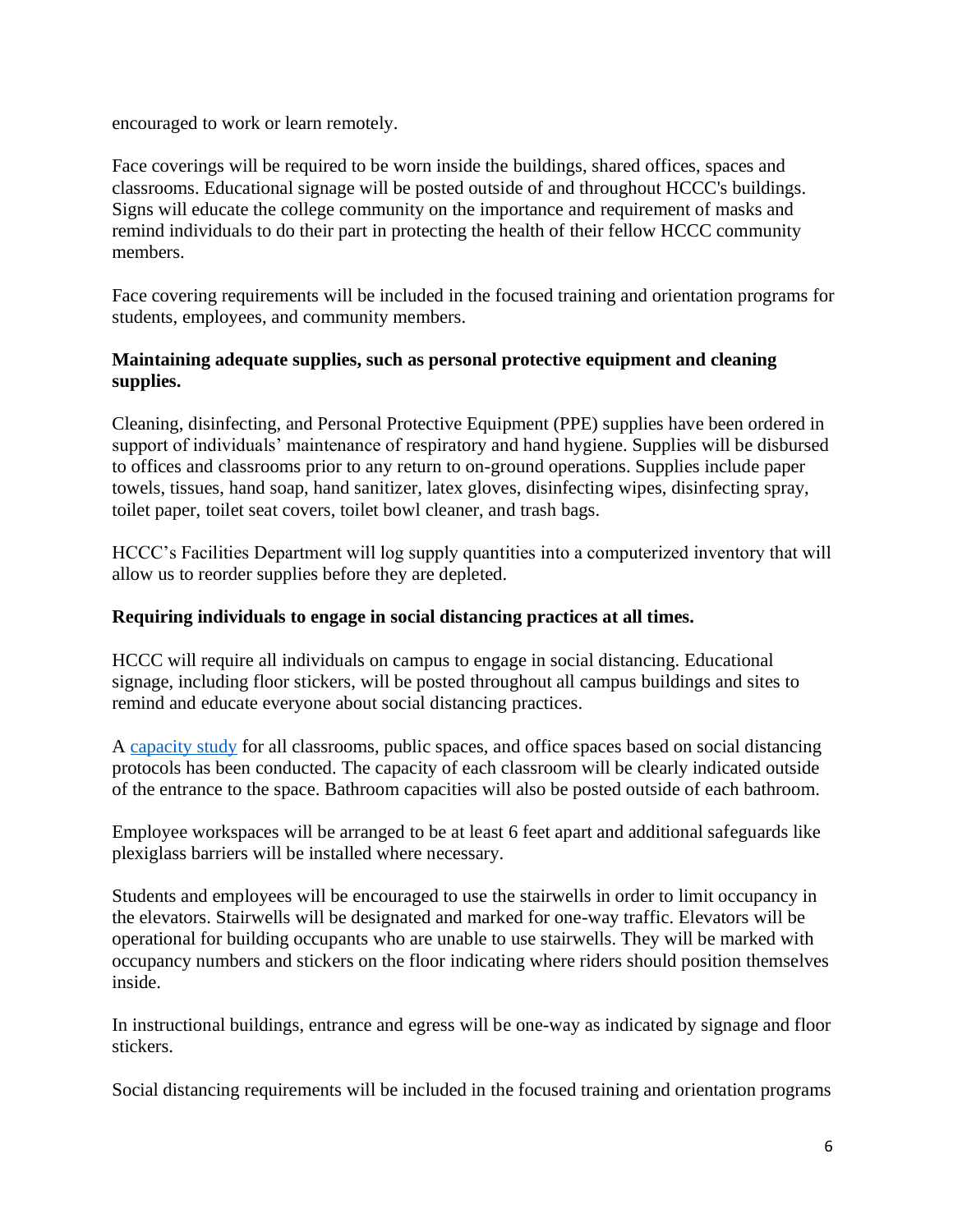for students and employees.

## **Training students, staff and faculty regarding COVID-19 sanitization and social distancing practices and protocols.**

Signage communicating expectations for handwashing, mask usage, and social distancing and directions regarding traffic flow and space capacities have been ordered and will be displayed in multiple languages in high-traffic areas of campus.

HCCC's Office of Communications will develop signage containing the following steps for proper hand and respiratory hygiene:

- Cover your coughs and sneezes with a tissue or into your sleeve, not your hands;
- Avoid touching your eyes, nose, and mouth;
- Wash hands often for at least 20 seconds, especially after coughing or sneezing. Use alcohol-based hand sanitizer if soap and water are not available;
- Stay home from class and work if you're sick;
- Clean and disinfect frequently touched surfaces and objects.

These signs will be displayed in high-traffic public spaces across campus as well in all laboratory spaces and bathrooms. Digital versions of the signs will be displayed as part of the rotating carousel of images on flat screen televisions across campus. Communication will be produced in English and translated into Spanish and Arabic as these are common alternate languages spoken by HCCC students, faculty, and staff.

HCCC will implement a campaign of focused training and orientation programs for students, employees, and community members. Students and employees will complete a series of modules offered through HCCC's training provider, SafeColleges. These modules will focus on Coronavirus Awareness, Cleaning and Disinfecting Your Workplace (for employees only), and Managing Stress and Anxiety. Each module includes a short instructional component followed by an assessment. Completion of modules will be tracked by Human Resources and Student Affairs.

The Offices of Human Resources and Student Affairs will administer training to employees and students who are scheduled to return to on-ground operations first with training administered at scale thereafter.

New students will receive training as part of their New Student Orientation experience. Training will also be reinforced in College Student Success (CSS) classes.

Continuing students will participate in required training before the start of **each** semester. Student participation in training will be monitored by the Associate Dean of Student Affairs and Assistant Dean of Student Life and Leadership.

New and returning non-credit students will be registered for a training that will **provide students with the same type of information as credit-seeking students receive.**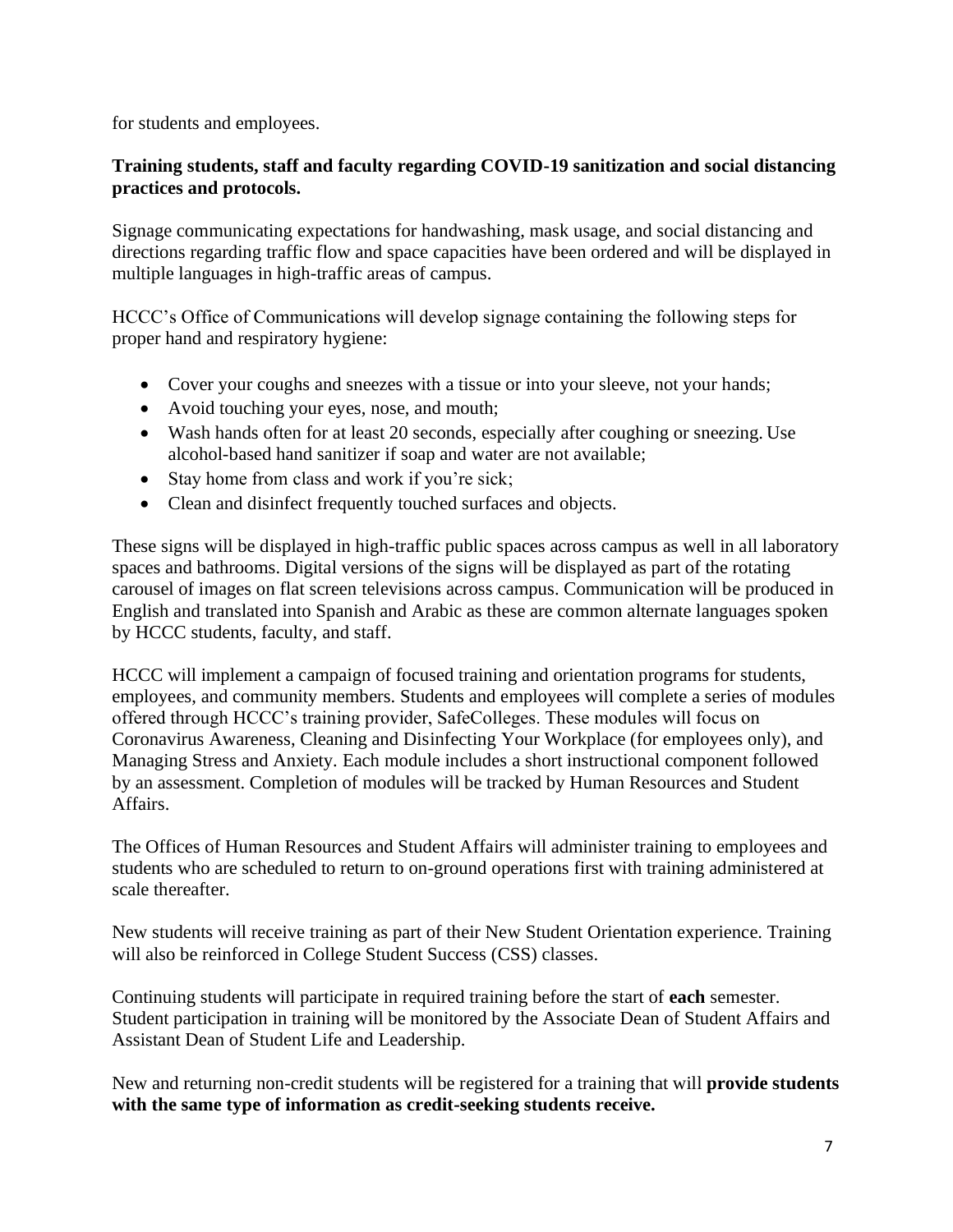Training specific to HCCC health and safety protocols also will be provided for students, employees, and community members. Topics for training include on-campus health and safety guidelines, screening protocols, navigating campus, expectations regarding social distancing and mask usage, and managing difficult conversations in the classroom or the workplace pertaining to health and safety protocols. A document with a comprehensive list of Frequently Asked Questions and their respective answers will also be shared with the college community for continued reference. All training and resources will be reinforced and communicated regularly via college-wide communication and the college's website.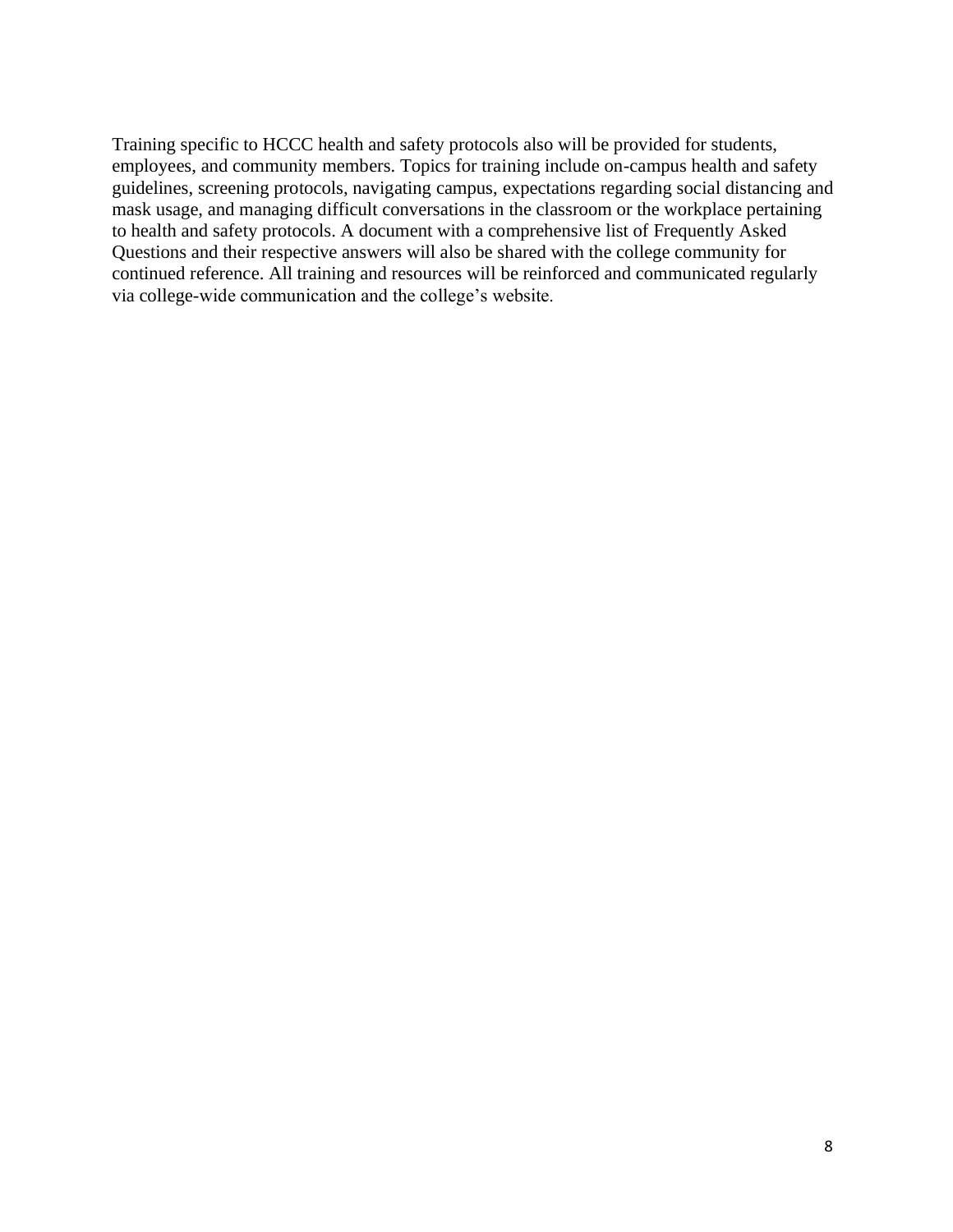# **Screening, Testing, and Contact Tracing Protocols**

<span id="page-8-0"></span>Please describe the planned testing and tracing protocol for the institution, including details regarding how you plan to collaborate with your state/local health department for contact tracing and notification of positive tests or viral outbreaks either on campus or among the campus community. Click here to locate your local health department.

## **What screening measures will be in place? How will you communicate these screening protocols to stakeholders?**

HCCC will require all individuals on campus to complete a two-step health screening process. Step 1 will require the completion of a health questionnaire prior to entering any of HCCC's buildings. If an individual passes this step, they move onto Step 2, which consists of an on-campus temperature check. Thermal mirrors will be at the entrance of each HCCC building. Individuals will approach the thermal mirror and the mirror will signal if the individual's temperature is above the 100.4-degree Fahrenheit threshold. If an individual fails Step 2 of the screening process, he/she will be advised to wait in a well-ventilated designated area for 15 minutes and retest. If an individual fails the second temperature check, entrance to campus will be denied. **Individuals who fail either step in the screening process will receive a [document](http://www.hccc.edu/uploadedFiles/Pages/Campus_Life/Return_To_Campus/Notification%20of%20failed%20health%20screening.pdf) clearly indicating next steps either through an automated email or from one of HCCC's security officers.** 

Consistent with [CDC's Recommendations,](https://www.cdc.gov/coronavirus/2019-ncov/symptoms-testing/testing.html) individuals with [COVID-19 signs or symptoms](https://www.cdc.gov/coronavirus/2019-ncov/symptoms-testing/symptoms.html) should be referred to a health care provider for evaluation on whether testing is needed.

In the event of a power outage or technology failure, HCCC has procured handheld infrared thermometers for Step 2 of the screening process. HCCC's internal security personnelwill operate the handheld infrared thermometers.

The screening protocol will be communicated through HCCC's campaign of focused training and orientation programs for students, employees and community members. Modules of training specific to HCCC's health and safety protocols will include a description of the health screening process and what happens if an individual fails a step in the process. All training is required of all students and employees before coming to campus.

Dr. Shatrughan Bastola, Jersey City Health Officer, has reviewed all relevant health and safety materials produced by various committees for accuracy and depth of content and the process for communication within the campus and county health departments. The Hudson County Regional Health Commission will also review this Restart Plan. HCCC will cooperate with the Local Health Departments/NJDOH and will support investigation and contact tracing and the implementation of isolation and quarantine as suggested by public health experts.

### **What will be the testing protocol?**

Per CDC guidance, students and employees will not be required to receive COVID-19 testing and produce evidence of a negative test result prior to returning to campus. Such a practice is limited in its reliability as COVID-19 tests are point-in-time snapshots of health (i.e., one's COVID-19 status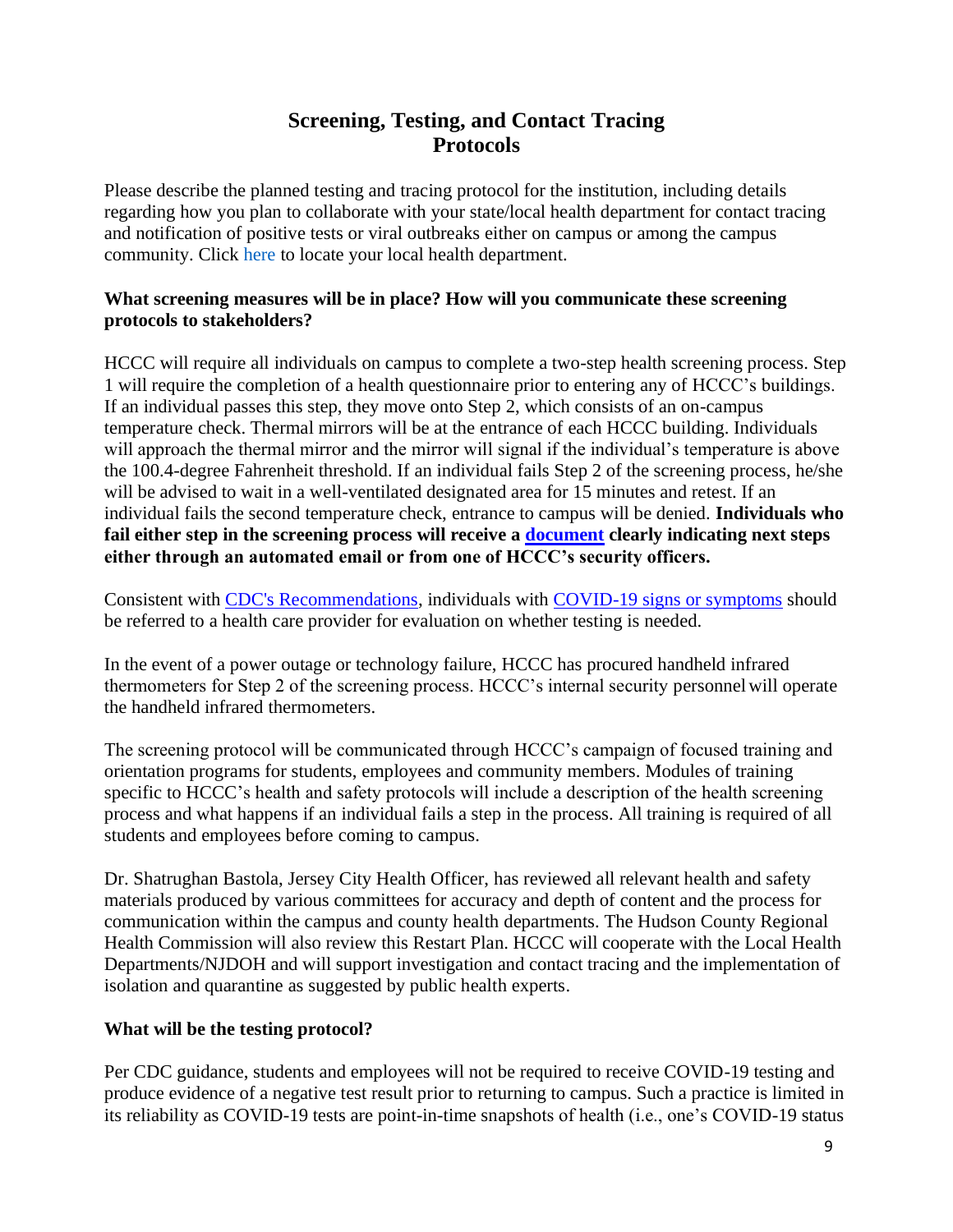could change the day after being tested) and may be in violation of EEOC. For more information, visit the following resources: [Interim Considerations for Institutions of](https://www.cdc.gov/coronavirus/2019-ncov/community/colleges-universities/ihe-testing.html) Higher [Education](https://www.cdc.gov/coronavirus/2019-ncov/community/colleges-universities/ihe-testing.html)  [Administrators for SARS-CoV-2 Testing a](https://www.cdc.gov/coronavirus/2019-ncov/community/colleges-universities/ihe-testing.html)nd [EEOC Issues Updated COVID-19](https://www.eeoc.gov/newsroom/eeoc-issues-updated-covid-19-technical-assistance-publication-addressing-antibody-testing) [Technical](https://www.eeoc.gov/newsroom/eeoc-issues-updated-covid-19-technical-assistance-publication-addressing-antibody-testing)  [Assistance Publication Addressing Antibody Testing](https://www.eeoc.gov/newsroom/eeoc-issues-updated-covid-19-technical-assistance-publication-addressing-antibody-testing)

Individuals will be encouraged to get tested for COVID-19 if they meet one or more of the following criteria:

- 1. [They are experiencing symptoms \(](https://self.covid19.nj.gov/)fever, cough, shortness of breath, chills, sore throat, muscle pain, shivering, headache, or new loss of taste or smell);
- 2. They have been in close contact with someone who tested positive for COVID-19;
- 3. They are an essential worker (health care worker, first responder, food service worker, or transit worker);
- 4. They were recently in a large crowd where social distancing was hard to maintain;
- 5. They [recently travelled to an area or a state with high COVID-19 infection](https://covid19.nj.gov/faqs/nj-information/general-public/are-there-travel-restrictions-to-or-from-new-jersey-should-i-self-quarantine-if-i-have-recently-traveled) rates.

For more information about the likelihood of contracting COVID-19 or additional information about what types of interactions constitute a potential exposure, students, employees and community members will be encouraged to review the Centers for Disease Control and Prevention's [Public Health Guidance for Community Related Exposure.](https://www.cdc.gov/coronavirus/2019-ncov/php/public-health-recommendations.html)

Individuals who fail either step of the screening process (i.e., health questionnaire or the oncampus temperature check) will be required to follow up with a health care provider. Consistent with [CDC's Recommendations,](https://www.cdc.gov/coronavirus/2019-ncov/symptoms-testing/testing.html) individuals with [COVID-19 signs or symptoms](https://www.cdc.gov/coronavirus/2019-ncov/symptoms-testing/symptoms.html) should be referred to a health care provider for evaluation of whether testing is needed.

HCCC will provide information about health care providers and testing locations from the [NJ](https://covid19.nj.gov/pages/testing#test-sites)  [COVID-19 Information Hub](https://covid19.nj.gov/pages/testing#test-sites) with free sites clearly noted.

**Faculty, Staff, and/or Students who are or have been in any open building on either or both the Journal Square and/or North Hudson Campus, and have tested positive for COVID 19, shall follow these guidelines.** 

**Students who test positive for COVID-19 should fill out the [COVID-19 Positive Cases Form,](https://cm.maxient.com/reportingform.php?HudsonCountyCC&layout_id=7) which will be routed to Associate Dean of Student Affairs, Dr. David Clark [\(dclark@hccc.edu\)](mailto:dclark@hccc.edu) and VP for Student Affairs/Co-Chair of the Return to Campus Task Force, Lisa Dougherty [\(ldougherty@hccc.edu\)](mailto:ldougherty@hccc.edu). David and/or Lisa will contact the student, confer with the Health and Safety group, and contact other affected community members as needed.** 

**Faculty and staff who test positive for COVID-19 should fill out the [COVID-19 Positive Cases](https://cm.maxient.com/reportingform.php?HudsonCountyCC&layout_id=7)  [Form,](https://cm.maxient.com/reportingform.php?HudsonCountyCC&layout_id=7) which will be routed to VP for Human Resources, Anna Krupitskiy [\(akrupitskiy@hccc.edu\)](mailto:akrupitskiy@hccc.edu) and Associate Dean for Academic Affairs/Co-Chair of the Return to Campus Task force, Heather DeVries [\(hdevries@hccc.edu\)](mailto:hdevries@hccc.edu). Anna and/or Heather will contact the faculty/staff member, confer with the Health and Safety group, and contact other affected community members as needed.**

**The CDC defines [Close Contact](https://www.cdc.gov/coronavirus/2019-ncov/php/contact-tracing/contact-tracing-plan/appendix.html#contact) as "someone who was within 6 feet of an infected person for**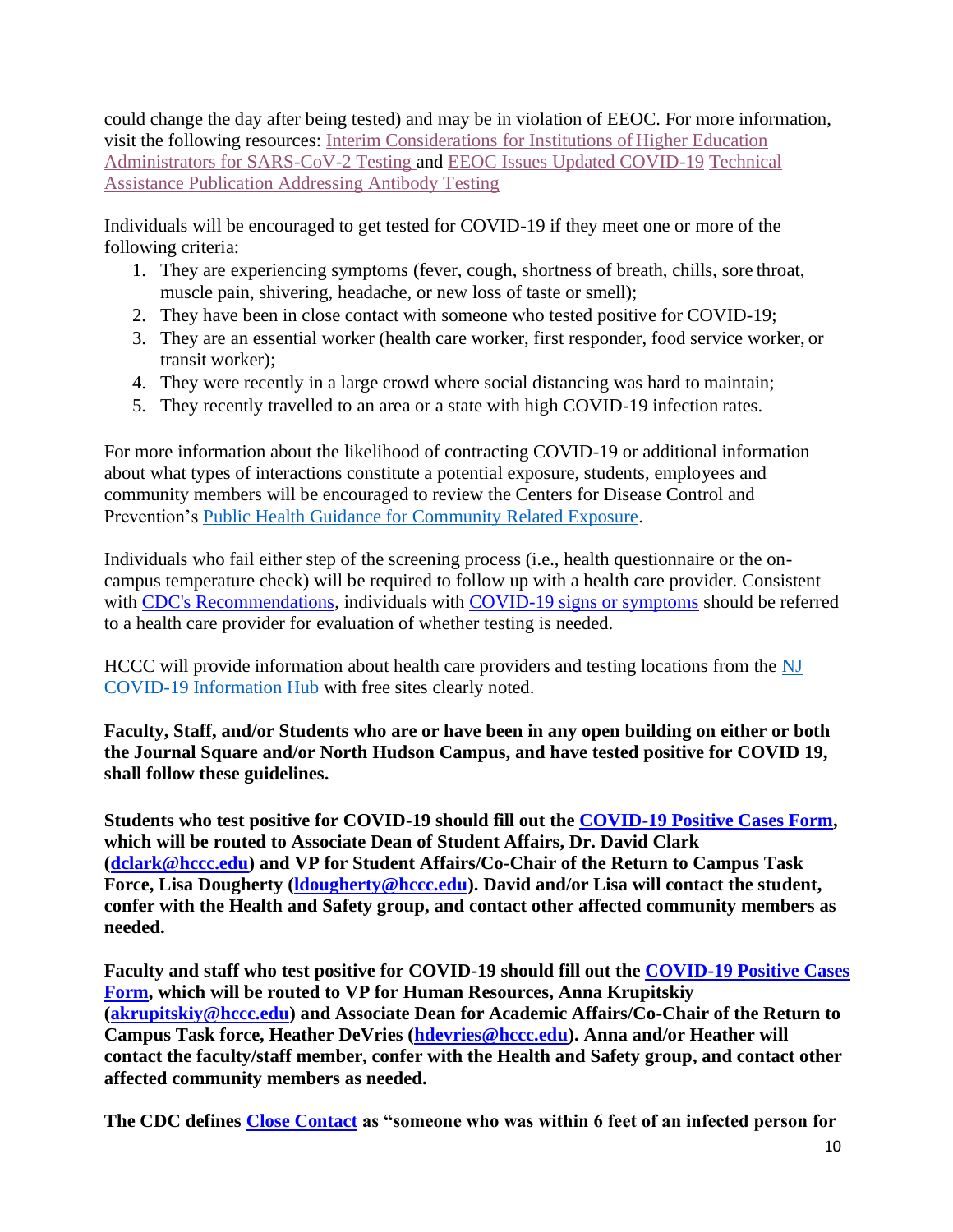**a cumulative total of 15 minutes or more over a 24-hour period."**

**Students who were in close contact with someone who has tested positive for COVID-19 should follow the [CDC's Guidelines,](https://www.cdc.gov/coronavirus/2019-ncov/if-you-are-sick/quarantine.html) which include staying home for 14 days from the day of last contact, and checking for fever and [symptoms.](https://www.cdc.gov/coronavirus/2019-ncov/symptoms-testing/symptoms.html) Students should notify their instructors that they will need to learn remotely during this time. Questions can be directed to Dr. David Clark [\(dclark@hccc.edu\)](mailto:dclark@hccc.edu) or Lisa Dougherty [\(ldougherty@hccc.edu\)](mailto:ldougherty@hccc.edu).**

**Faculty and staff who were in close contact with someone who has tested positive for COVID-19 should follow the [CDC's Guidelines,](https://www.cdc.gov/coronavirus/2019-ncov/if-you-are-sick/quarantine.html) which include staying home for 14 days from the day of last contact, and checking for fever and [symptoms.](https://www.cdc.gov/coronavirus/2019-ncov/symptoms-testing/symptoms.html) Faculty and staff should contact their supervisor to arrange to work remotely during this time. Questions can be directed to Anna Krupitskiy [\(akrupitskiy@hccc.edu\)](mailto:akrupitskiy@hccc.edu) or Heather DeVries [\(hdevries@hccc.edu\)](mailto:hdevries@hccc.edu).**

**Faculty, staff, and/or students who plan to travel outside of New Jersey should be aware of the [NJ Travel Advisory List](https://covid19.nj.gov/faqs/nj-information/travel-and-transportation/which-states-are-on-the-travel-advisory-list-are-there-travel-restrictions-to-or-from-new-jersey) and quarantine requirements upon their return. They should use their best judgment when planning travel based on their educational and employment situation and share their plans with their professors or supervisors. In many cases, individuals will need to quarantine for 14 days upon their return.**

**Students and employees will be held harmless in the event of a confirmed COVID-19 case, close contact with someone who tested positive for COVID-19, or quarantine following travel outside of New Jersey. Students should not be penalized for their absences and employees will not be required to use accrued sick time in these cases.**

### **Protocol for positive cases:**

- **1. One (1) positive case on campus:**
	- **a. Participants shall be informed that their class or lab/clinical group will be transitioned into a remote modality. All those with whom the positive person has had close contact exposure of more than 15 minutes, and closer than 6 feet, should be quarantined for 14 days, and, as per CDC guidelines, should get tested.**
	- **b. If someone, other than in a classroom, tests positive for COVID 19, then all those with whom the positive person has had close contact exposure of more than 15 minutes and closer than 6 feet, should be quarantined for 14 days, and, as per CDC guidelines, get tested.**
	- **c. After the 14-day quarantine period, individuals without signs or symptoms of COVID 19, may return to campus.**
	- **d. The individual who tested positive is required to obtain medical clearance prior to returning to campus. This medical clearance may include a COVID test with negative results.**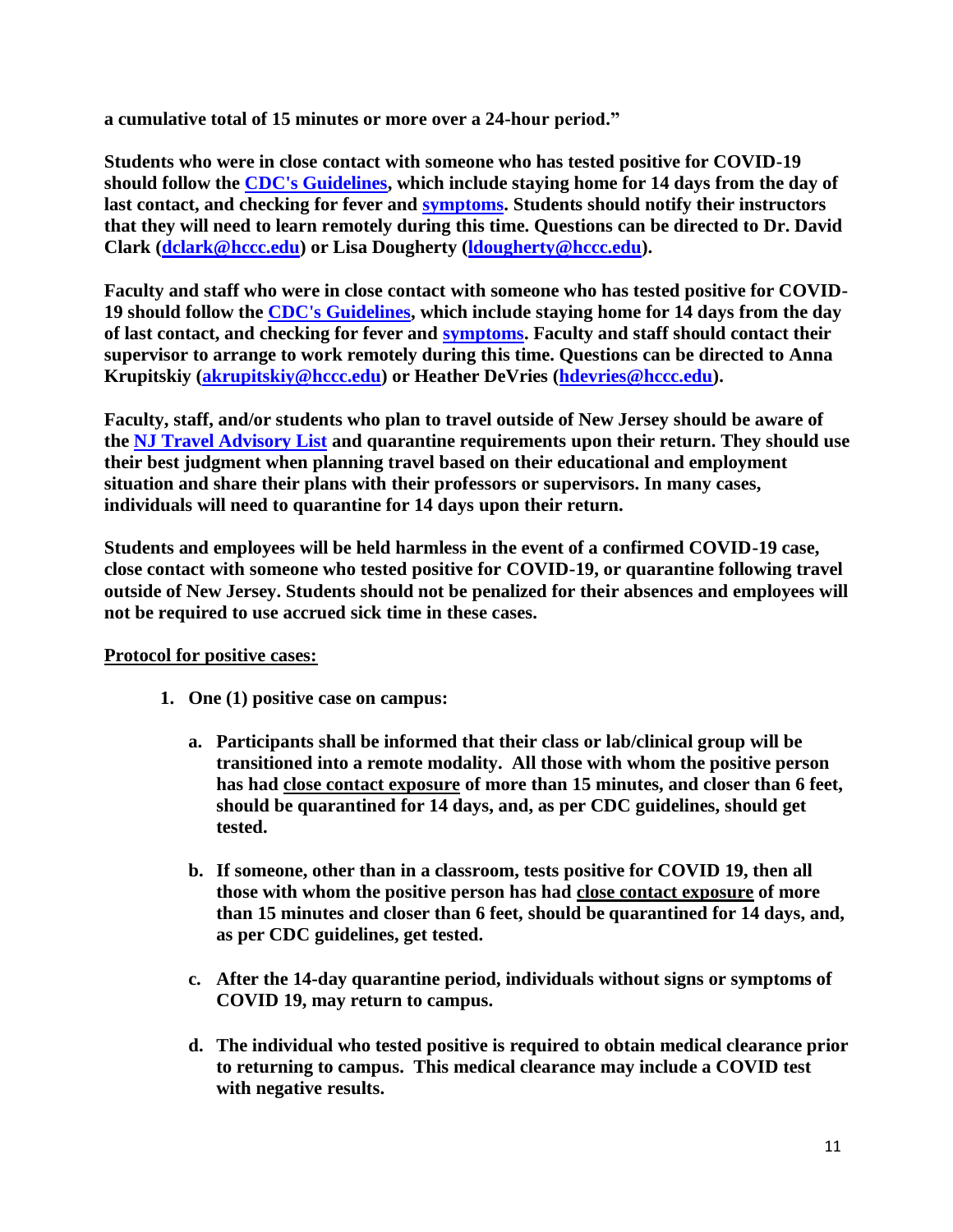- **2. Two (2) or more positive cases in different classes (or departments) in the same building):**
	- **a. The affected classes and services shall be transitioned to a remote modality and all participants will be required to quarantine for a period of 14 days.**
	- **b. Deep cleaning of the building shall be performed 24 hours after positive result has been reported, as per CDC guidelines.**
	- **c. Those who tested positive shall not return to campus without medical clearance (which can also include a negative test result).**

**Please Note: These guidelines are subject to change in accordance with the most up-to-date CDC and New Jersey Department of Health guidance. All cases will be reviewed and assessed by members of the Health and Safety Sub Group of the Return to Campus Task Force to ensure proper compliance.**

**How will the institution house or transport exposed or ill residential students and plan for timely reporting, while maintaining confidentiality?**

HCCC does not have residential students.

#### **How will the institution log students, faculty, staff, and visitors to help facilitate contact tracing?**

All students and employees are required to show their HCCC identification cards ("ID cards") when entering a building. Community members and visitors are required to sign in with security. Security guards are stationed at the entrance of each HCCC building. **HCCC Faculty, Staff, and Students are screened with a questionnaire that records their HCCC ID number**.

Visitors are entered into our visitor management system. Their IDs and photos are scanned into a searchable database.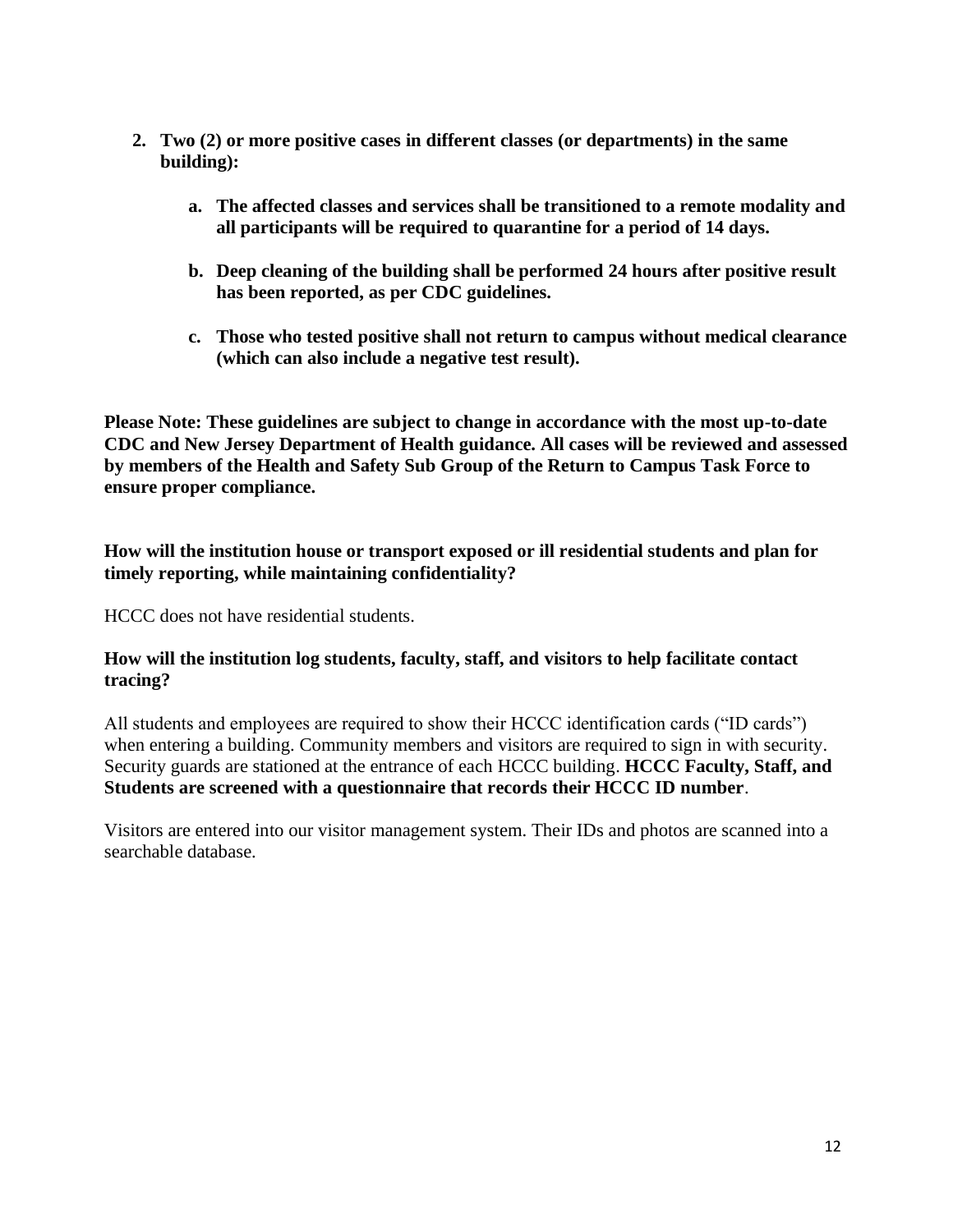## **Instruction**

### <span id="page-12-0"></span>**Complete details regarding HCCC's modes of instruction in Stages 2 and 3 are contained in [Addendum A.](#page-25-0)**

### **For in-person courses, how will you ensure the institution is complying with the social distancing and other general safeguarding measures for classrooms?**

All classroom and laboratory occupancy rates have been evaluated through a [capacity study t](http://www.hccc.edu/uploadedFiles/Pages/Campus_Life/Return_To_Campus/Final%206-24-20.pdf)o allow for 6 feet of space between students and faculty. Each space has also been evaluated for functionality, further reducing the occupancy. Where needed, plexiglass barriers/sneeze guard shields will be used to further protect staff and students where close contact is part of the process needed to learn a skill, such as in health science, culinary, STEM, fine arts and Continuing Education and Workforce Development (CEWD) labs. Faculty who are not teaching on-ground but wish to work on campus during Stages 2 and 3 may do so as long as proper social distancing and health precautions are taken.

### **How will you accommodate faculty and students who are immunocompromised, or at highrisk for COVID-19, or have received a positive diagnosis of COVID-19, and are thus unable to attend classes in-person?**

HCCC allows for staff and students who are immunocompromised or at high-risk for COVID-19 the opportunity to teach or attend class in a remote and/or online capacity. Students and employees will be held harmless in the event of a confirmed COVID-19 case. Students should not be penalized for their absences and employees will not be required to use accrued sick time. Students will have the option of completing assignments in an alternate modality, and faculty should work with their supervisors to determine alternate arrangements for instruction.

### **How will you encourage social distancing through signage and layout of classrooms?**

Outside of all instructional classrooms and labs, occupancy rates will be posted in addition to signage informing faculty, staff, and students of social distancing and mask requirements. Instructional computer labs utilized in health science, nursing, and STEM courses will follow calculated occupancy rates and allow 6 feet of space distance between students. Areas not utilized will be taped off or chairs/desks removed to allow appropriate social distancing.

### **How will you ensure high-touch areas and shared surfaces in classrooms are cleaned and sanitized after every use?**

All buildings will be thoroughly cleaned prior to the start of the day. All classrooms and labs will be cleaned in between class meetings by HCCC's contracted cleaning service. Cleaning personnel will initial and indicate the date and time a classroom has been cleaned on a spreadsheet that will be posted outside of the space. In addition, disinfectant wipes/spray will be provided for students and faculty who wish to clean their personal workspaces.

*Note: The Secretary of Higher Education retains authority to grant waivers to degree-*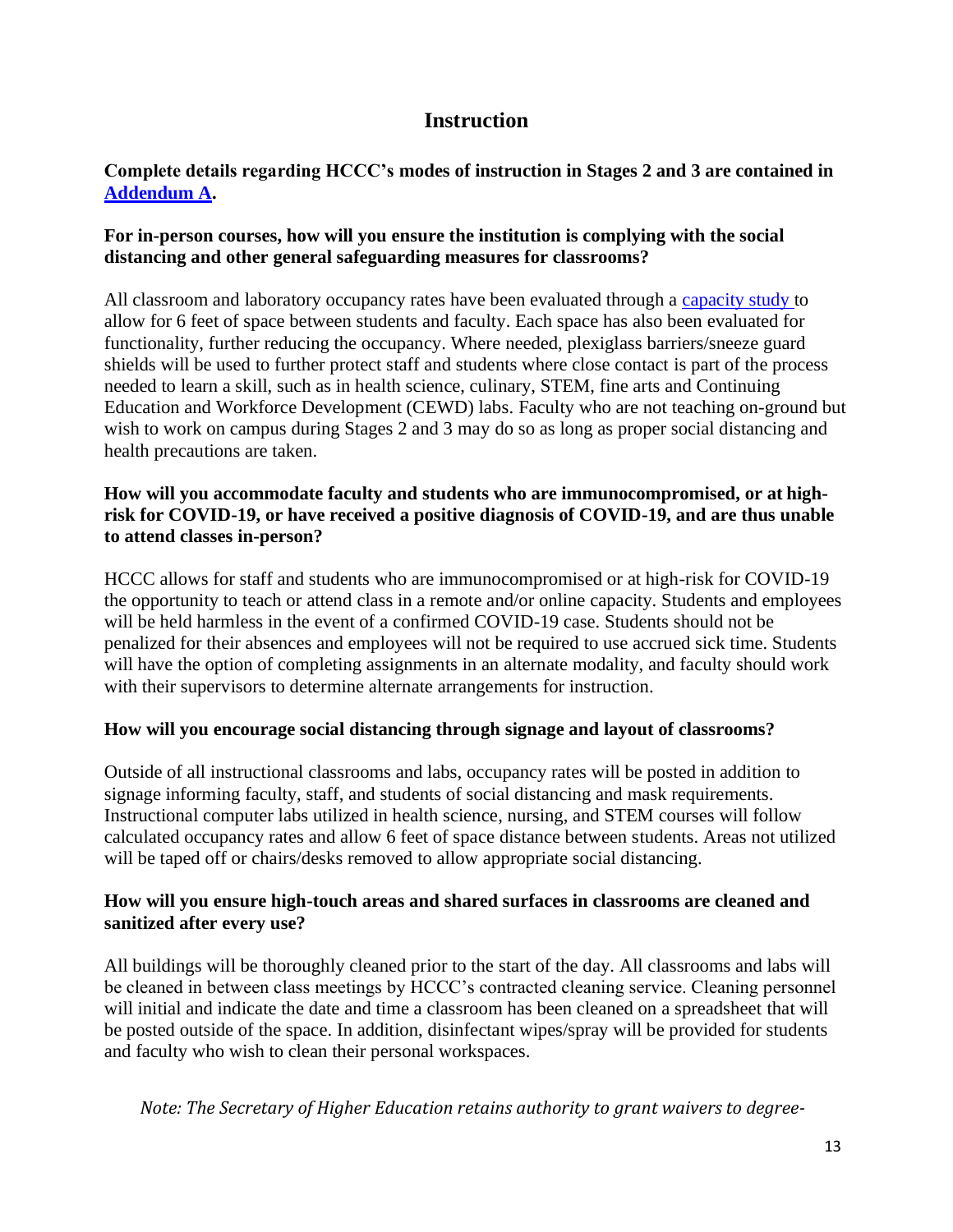*granting institutions of higher education on a case-by-case basis to allow in-person instruction beyond that authorized by Paragraph 1 of Executive Order No. 155.*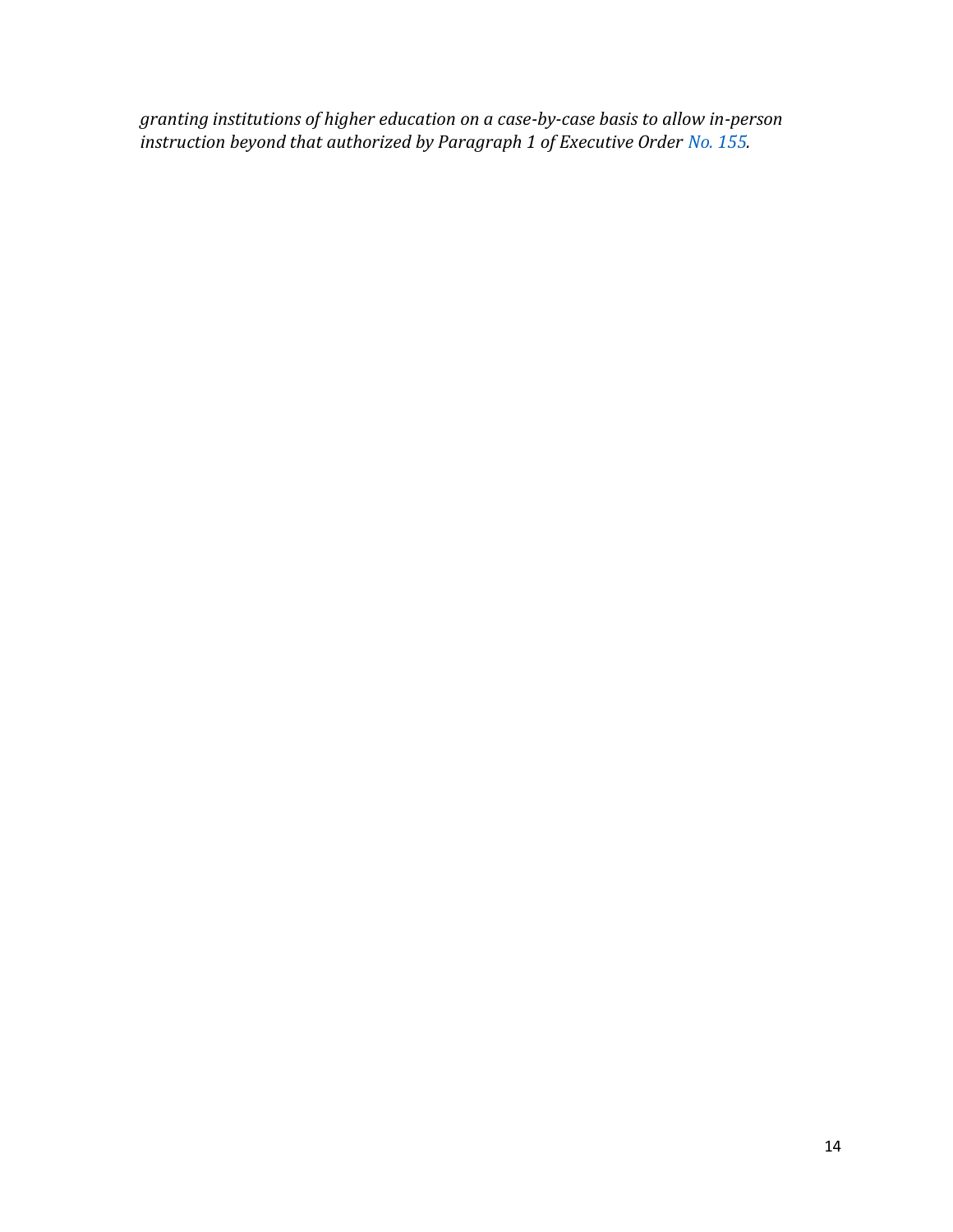## **Libraries and Computer Labs (other facilities as needed)**

#### <span id="page-14-0"></span>**What is your plan for operation of computer labs and libraries?**

**In alignment with Administrative Order 2020-17, HCCC's computer labs are open and operational in compliance with the parameters set forth by Administrative Order 2020-17. Complete details regarding the operation of computer labs on HCCC's campuses is available in [Addendum B.](#page-27-0)** 

In **Stage 2 and** Stage 3, libraries are open for limited usage within social distancing and room capacity guidelines.

In addition, students, faculty, and staff can access [Information Technology Services](http://trackit2/TrackItWeb/SelfService) or call 201.360.4310 for assistance, and the College Libraries provide [Library Services Online.](https://library.hccc.edu/remote)

#### **How will the institution implement social distancing measures and cleaning protocols in these facilities?**

Signage and floor stickers will be posted to promote social distancing and other health and safety protocols. Computers and seating will be arranged to follow social distancing protocols. Staff will have staggered schedules to assist students in labs and libraries. All staff will be instructed to follow social distance protocols for work areas. Plexiglass will be installed in appropriate spaces.

#### **How will the institution follow state occupancy restrictions in these facilities and reduce occupancy?**

In-person access to College Libraries will be provided to HCCC students, faculty, staff, and alumni with a valid HCCC ID, which is required for entry. The College conducted a [capacity study](http://www.hccc.edu/uploadedFiles/Pages/Campus_Life/Return_To_Campus/Final%206-24-20.pdf) of all campus spaces, including computer labs and libraries. Library staff and computer lab assistants will limit visitors to the maximum number indicated in the study. Occupancy signage will be posted outside of every computer lab and the College Libraries. Open Computer Labs use the Envoy system for logging visitors and monitoring capacity. Seating in excess of capacity will be removed from computer labs or seats will be taped off.

### **How will the institution clean and disinfect high-touch areas in these facilities, such as computer terminals?**

These spaces will be cleaned multiple times throughout the day by HCCC's contracted cleaning service, and students, faculty, and staff will have access to cleaning supplies to wipe down equipment before and after use. Staff are required to disinfect common work areas/spaces after their shift is completed (circulation desk, computers, shared tools, etc.). Users in open Computer Labs may print, and a lab assistant will retrieve the printed documents. Printers will be wiped down in between lab assistants' shifts. Keyboard and mouse covers will be replaced or sanitized between each use. Lab Assistants will be provided gloves, face coverings, and face shields. Their desks will have plexiglass shields.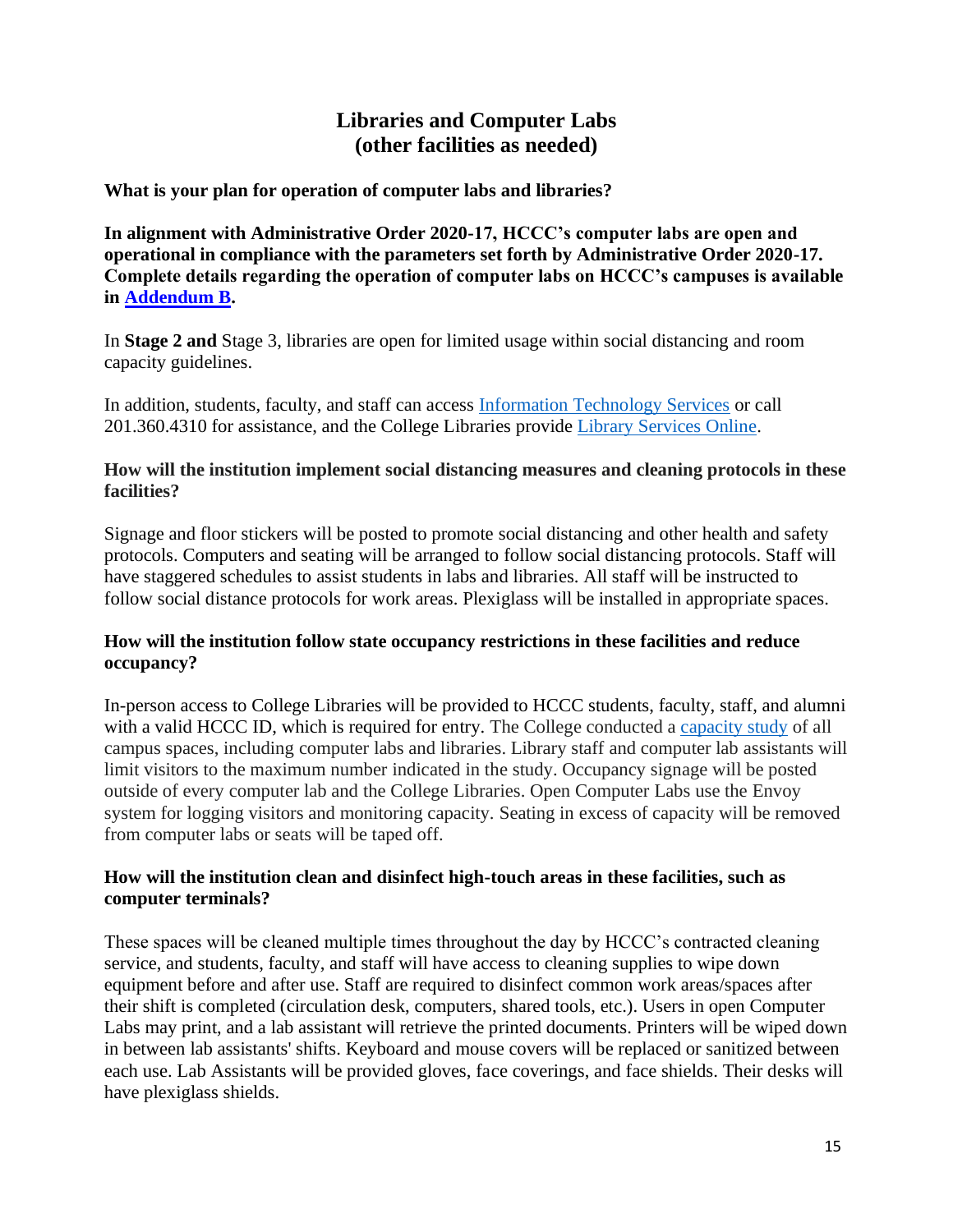#### **Will the institution utilize curbside pickup for libraries? If so, how will the plan for curbside pickup be implemented?**

Curbside pickup is planned and limited to circulating print materials. Patrons will place hold requests for items in advance to be delivered curbside at a scheduled time. Library staff will retrieve and deliver items to patrons in designated areas within the Library. Library staff will wear gloves and masks and maintain social distancing. Document printing and pick-up will also be available for remote HCCC users by emailing [computerlabs@hccc.edu.](mailto:computerlabs@hccc.edu) Documents will be available for pickup at the requested time and lab. The documents will be placed in an envelope with the user's name. ID card must be shown for pickup.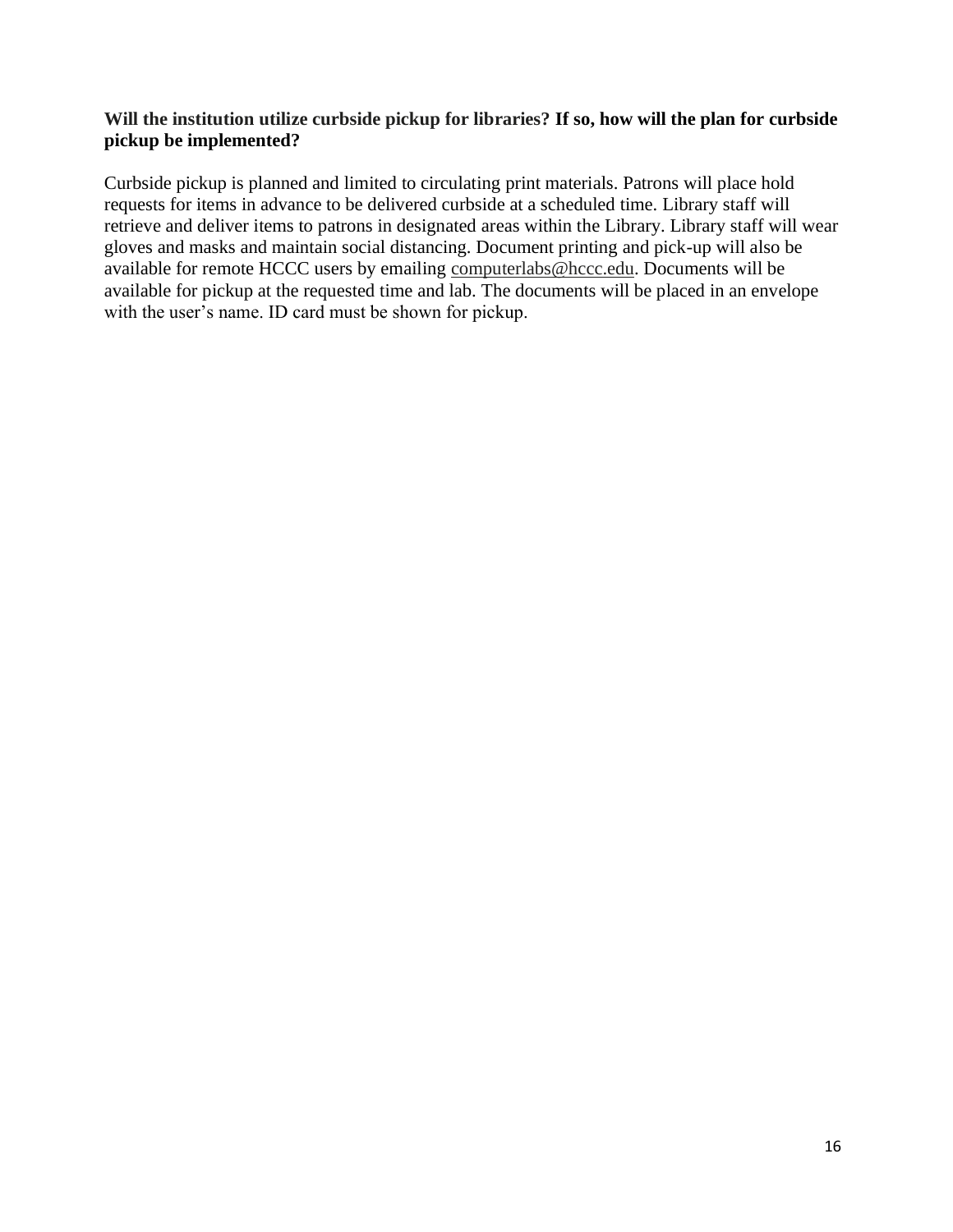# **Research**

<span id="page-16-0"></span>**This is not applicable to HCCC.**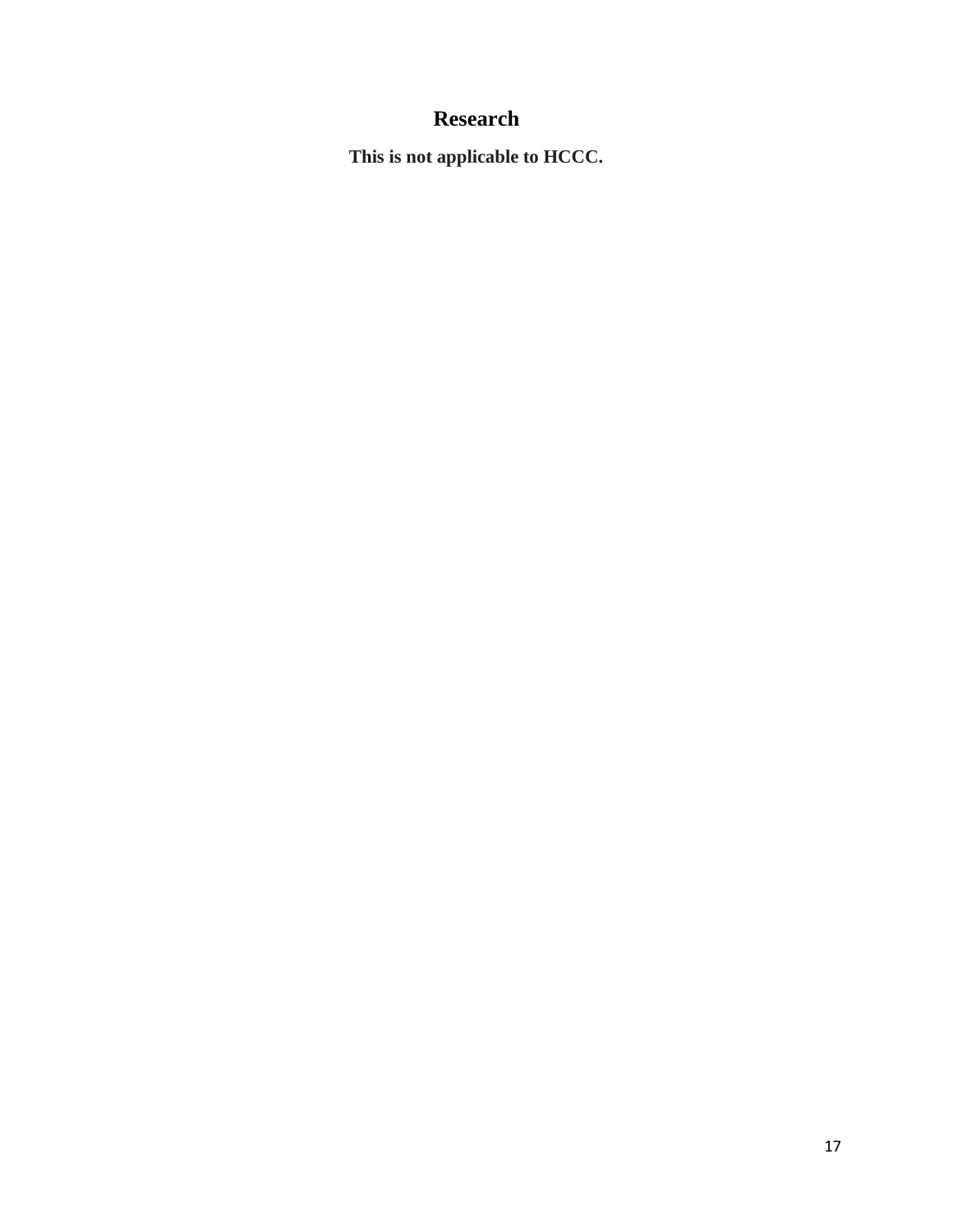## **Student Services**

#### <span id="page-17-0"></span>**What is the institution's plan for student services?**

During Stages 2 and 3, HCCC will continue to deliver all student support services remotely while offering limited essential in-person student support services. The plans for each department/service are listed below.

**Accessibility Services:** Services will continue to be offered remotely. Students who request or require in-person services will be scheduled by appointment with proper social distancing and health and safety protocols.

**Admissions:** Most services will continue to be offered remotely. Colleagues will work on both the Journal Square and North Hudson campuses on a rotating schedule to assist students with the application and enrollment processes. Recruiters are permitted to attend events if proper health and safety precautions are taken.

**Advisement and Transfer:** Services will continue to be offered remotely. Colleagues will be available on campus on a rotating basis to serve students by appointment and walk-ins based on capacity. Advisors and Counselors **will meet with students in spaces that allow for proper social distancing.** Transfer events will be planned in a remote format or in-person with proper social distancing guidelines.

**Bookstore:** The bookstore will continue to offer online ordering and services. The Journal Square and North Hudson campus locations may open with limited capacity to serve students with inperson needs. All health and safety precautions will be taken by staff and customers.

**Bursar/Student Accounts:** The Bursar/Student Accounts office will continue to operate remotely with staff members rotating in person at both campuses to collect payments and answer general questions.

**Career Services:** The office will continue to operate remotely. Students who request or require in-person services will be scheduled by appointment with proper social distancing and health and safety protocols.

**Center for Online Learning (COL):** The Center will continue to operate remotely and be available by appointment as necessary with appropriate social distancing and health and safety protocols.

**Center for Teaching, Learning, & Innovation:** The Center will provide services remotely and be available by appointment as necessary with appropriate social distancing and health and safety protocols.

**Continuing Education/Workforce Development (CEWD):** Services will continue to be offered remotely. **As needed,** CEWD staff will occupy space with Enrollment Services personnel in the Student Center in Journal Square, the Enrollment Center at North Hudson, or in another space on campus where proper social distancing is possible. Colleagues will be available on campus on a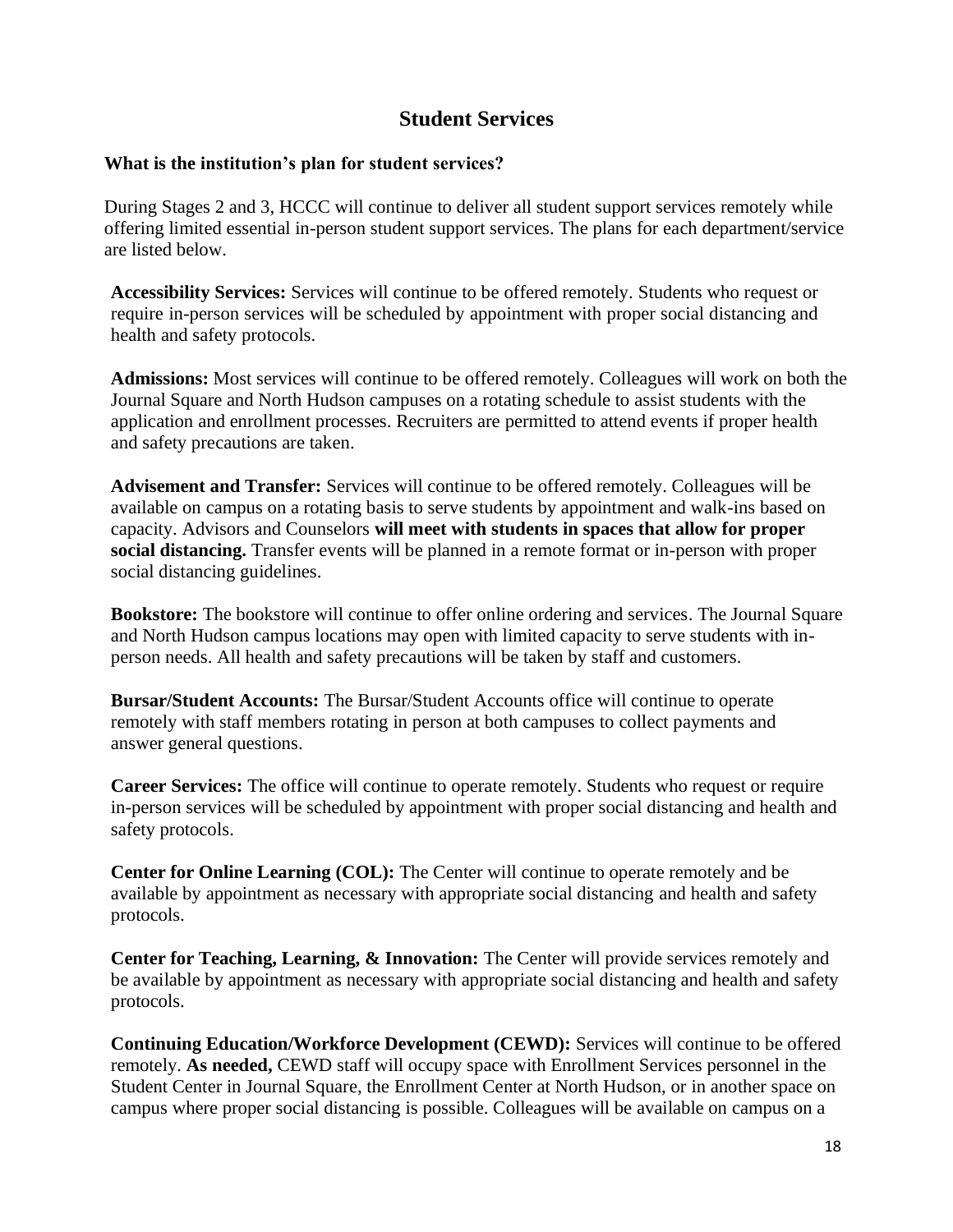rotating schedule to assist students who request or require in-person services. Proper social distancing and health and safety protocols will be followed.

**Department of Cultural Affairs**: Services and programs will continue to be offered remotely. All Gallery exhibits will be scheduled by appointment with appropriate social distancing and health and safety protocols.

**Educational Opportunity Fund (EOF):** Services will continue to be offered remotely. Colleagues will be available on campus on a rotating schedule to assist students in-person. The EOF summer program will be run remotely.

**Enrollment Services/Registrar:** Services will continue to be offered remotely. Colleagues will be available on both campuses on a rotating basis to serve students by appointment and walk-ins based on capacity. Colleagues can work in their designated workspaces but will meet with students in areas where proper social distancing is possible.

**Financial Aid:** Services will continue to be offered remotely. Colleagues will be available on both campuses on a rotating basis to serve students by appointment and walk-ins based on capacity. Colleagues can work in their designated workspaces but will meet with students in areas where proper social distancing is possible.

**Food Pantry/Hudson Helps/CARE Team:** Food pantries on both campuses will continue to be staffed during Stages 2 and 3. Updated hours and additional Hudson Helps Services and Resources can be found [here.](http://www.hccc.edu/hudson-helps/) The Hudson Helps Resource Center will continue to operate remotely while we outfit the new physical center. The CARE team will continue to meet regularly, and social work interns will follow up with students, connecting them to resources.

The College will continue to loan Chromebooks to students who do not have access to a computer for remote/online learning. Students can request to borrow a Chromebook by completing a [Coronavirus Concern Form](https://cm.maxient.com/reportingform.php?HudsonCountyCC&layout_id=5) and will be contacted with pick up instructions. Students with Wi Fi needs will be directed to [www.everyoneon.org](http://www.everyoneon.org/) and/or Comcast to access free or reduced cost Wi Fi. **The College also purchased a limited number of mobile hot spots for students who cannot access these services.**

**Mental Health Counseling and Wellness:** Services will continue to be offered remotely. Students who request or require in-person services will be scheduled by appointment with proper social distancing and health and safety protocols.

**Student Affairs/Services:** The Student Affairs staff and services, including Student Conduct/Judicial, Title IX, Book Scholarships, and First Year Experience will be available both remotely and at both campuses on a rotating basis.

**Student Life and Leadership:** Student Life and Leadership will work on campus in a rotating format. They will continue to offer remote programming or in-person programming in small groups with social distancing.

**Testing Center:** Testing and placement will continue to be offered remotely. Placement and other testing services will be offered on the Journal Square campus by appointment with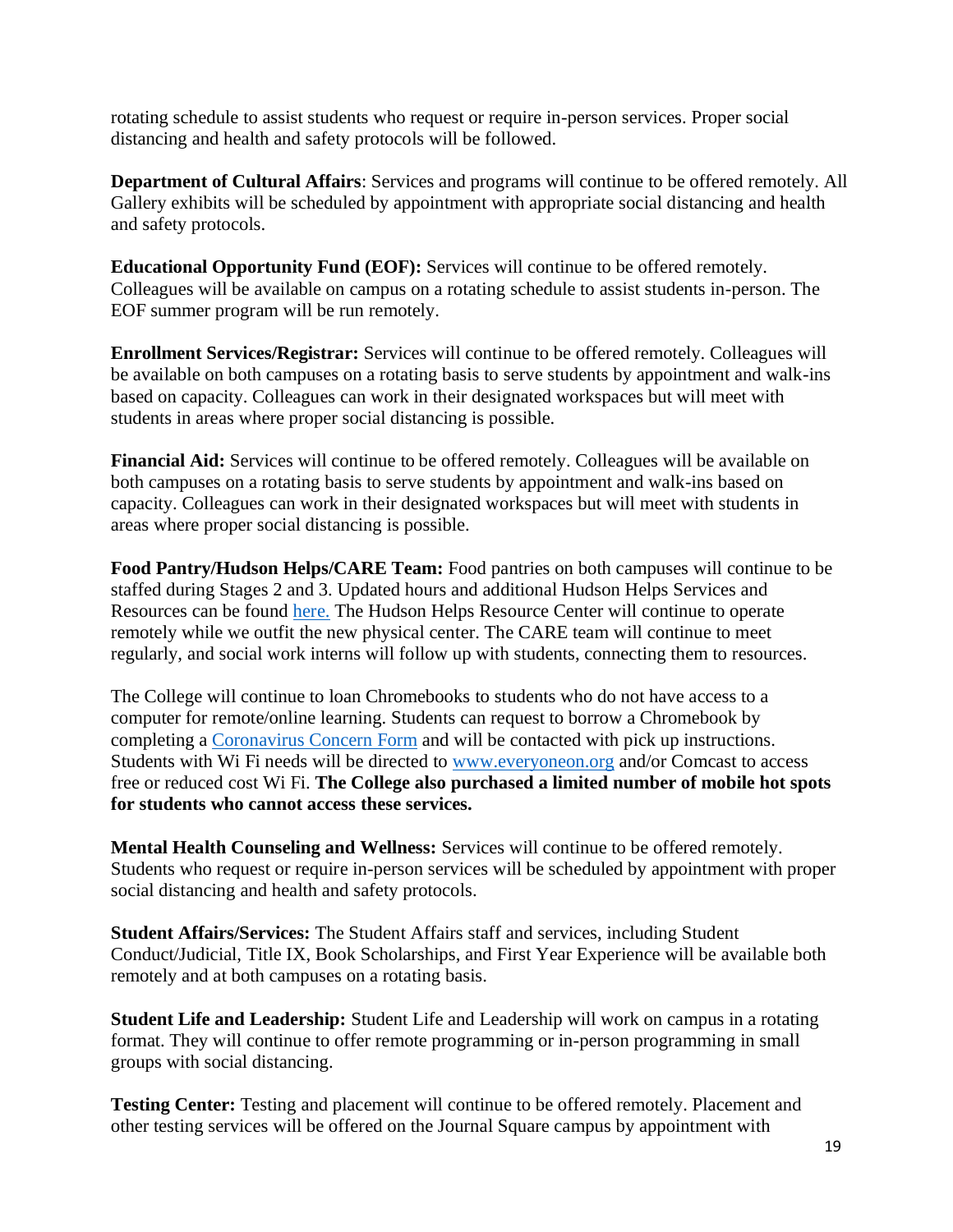limited walk-ins and at a reduced capacity (maximum of 16 testers at one time). Furniture in the waiting area will be removed. Testing will be offered at the North Hudson Campus at a reduced capacity in designated computer labs.

**Tutoring/Writing Centers**: The tutoring and writing centers will offer services remotely and in-person. In-person tutoring services will be available on both campuses if/when a student requires the service. Services will be provided on an appointment basis with appropriate social distancing within the tutoring center or in another space on campus.

#### **How will student service departments reduce in-person interactions and implement safeguarding measures, particularly in waiting areas?**

In-person interactions will be limited by continuing to direct students to remote services as a first option. If students make an appointment or walk into the Enrollment Services Office in Journal Square, the North Hudson Campus Enrollment Center, or other campus departments, the number of visitors will be limited to the maximum number identified in the capacity study, and others will be directed to remote services or to make an appointment to return. All waiting areas where students congregate will be eliminated. Only students conducting business at the College will be permitted to enter buildings. Students who arrive with guests will be advised to access remote services or make an appointment to return.

Students requesting or requiring services beyond simple transactions or questions will meet with staff members in the Student Center (in Journal Square) or in the Student Lounge (in North Hudson) or in another space that allows proper social distancing. Staff members will provide services in these areas on a rotating basis. Signage with social distancing guidelines will be placed inside of all areas where students access services. All counter areas and desks where colleagues meet one on one with students will be outfitted with plexiglass sneeze guards. One-on-one meetings with students will take place at desks or large tables with plexiglass sneeze guards.

If students arrive on campus without an appointment and there are no advisors available for inperson appointments, students will have the option of setting a remote appointment for a later time or being connected immediately with a remote advisor from a space on campus. All transactions will be completed by HCCC staff on their own computers and we will not have self-service devices available on campus.

#### **How will students, staff and faculty who are immunocompromised, or otherwise in an at- risk category, or those with a positive diagnosis, be able to access student services remotely?**

Students, staff, and faculty who are unable to access in-person support services can access all services at [HCCC Remote Services](http://www.hccc.edu/remoteservices) as they have since the beginning of the pandemic. Community members seeking services from Continuing Education and Workforce Development (CEWD) can access CEWD [Remote Services.](http://hccc.edu/uploadedFiles/Pages/Programs_and_Certificates/Community_Education/Remote%20HCCC%20CEWD%20Services%20Final%203-31-20.pdf)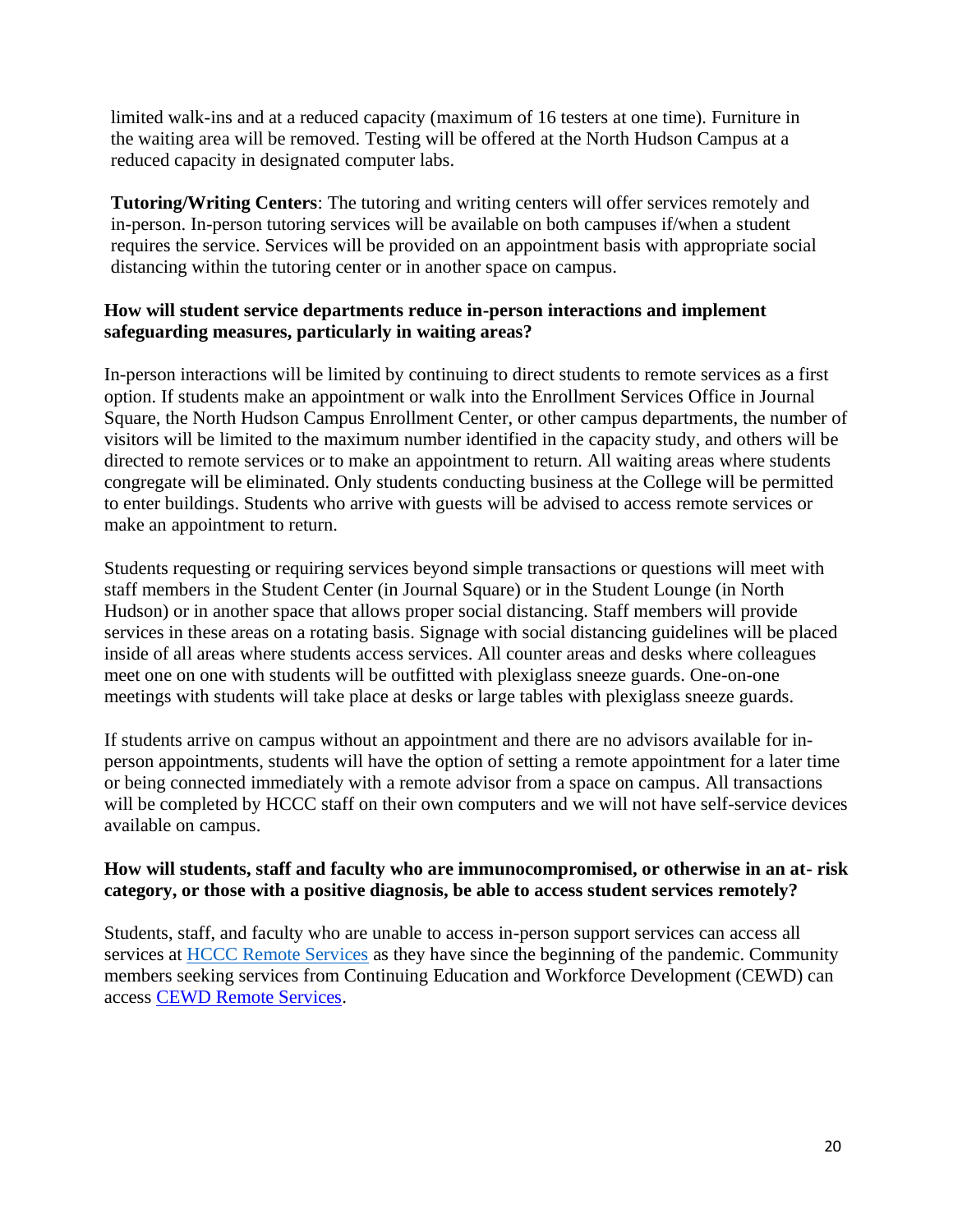## **Transportation**

#### <span id="page-20-0"></span>**What is the institution's plan for transportation on campus?**

The College shuttle will operate on a modified schedule and at 50% seat capacity. Students will be encouraged to make a reservation to use the shuttle and walk-ons will be accommodated only if there are available seats. Face masks will be required for all passengers and the driver. After each trip, "touch" areas inside the vehicle will be sanitized.

#### **What is the protocol for transporting sick students who may reside on campus to essential appointments?**

HCCC does not have residential students.

#### **What additional mitigation strategies will the institution take for shared transportation?**

Since HCCC's campuses are in urban settings, HCCC does not participate in any ride sharing programs. At the Jersey City campus, all buildings are within a short walk. Our North Hudson campus is contained within a single building.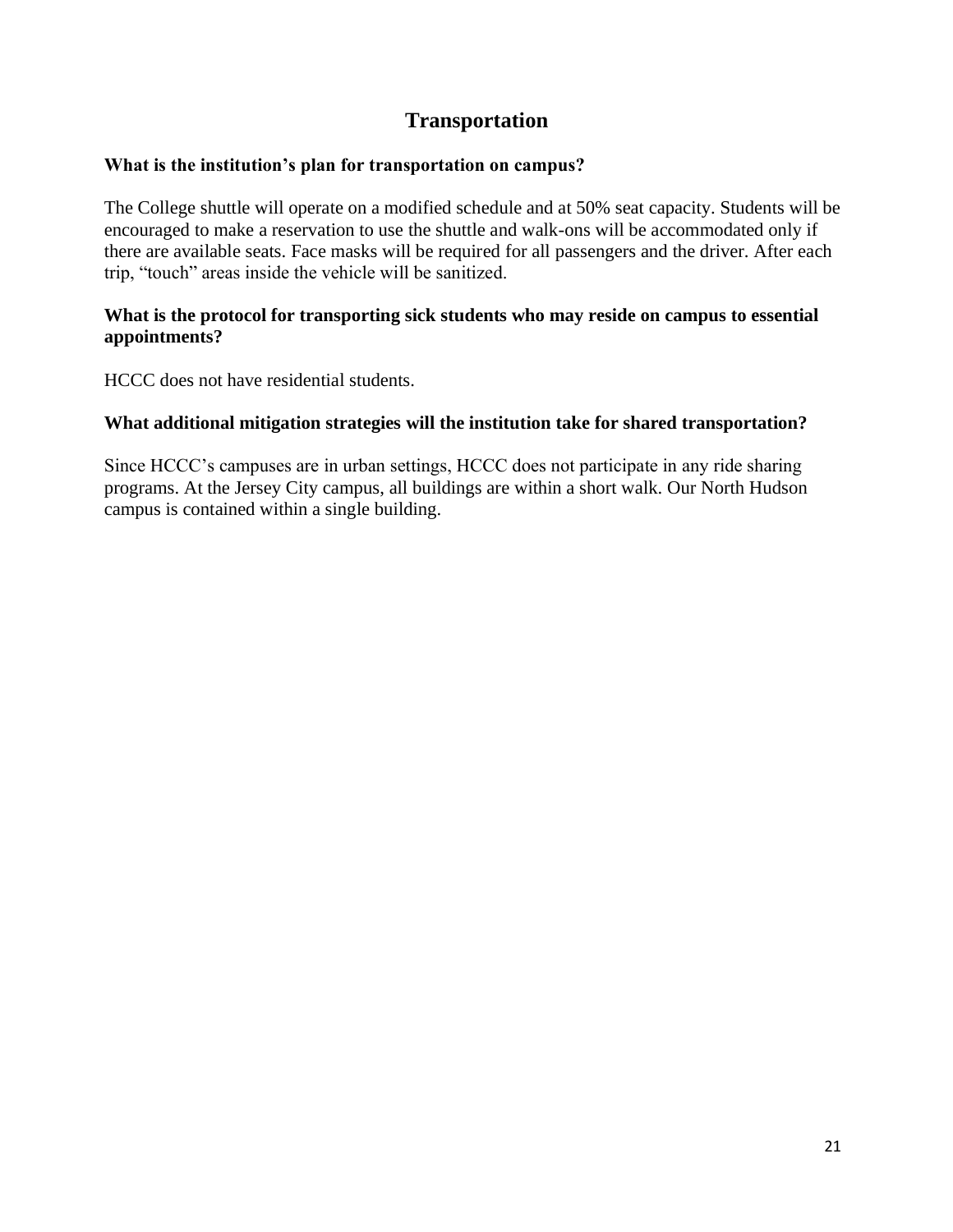# **On-Campus Dining Services**

#### <span id="page-21-0"></span>**What is your plan for food service and dining operations, including compliance with health and safety standards, as well as applicable Executive Orders?**

Menus: Catering menus will be designed to conform to current Executive Order standards. Standard self-service buffets will be eliminated in favor of pre-portioned selections, or individually plated selections.

Operation: Starting in September, food service operations will be limited to one venue and additional venues may open as conditions allow. Indoor dining will operate as conditions allow and will adhere to CDC and Department of Health (DOH) protocols, social distancing guidelines, and sanitation protocols. There will not be containers for shared use, only single-serve items. Contactless delivery of food will be used. The ordering can be done remotely with a mobile app or via a self-serve tablet. Payment can also be made remotely or with the self-serve tablet.

In Stages 2 and 3, HCCC's Foundation Dining Series will operate and will adhere to CDC and Department of Health (DOH) protocols, social distancing guidelines, and sanitation protocols pertinent to each stage.

Health and Safety Protocols: All service staff will utilize necessary PPE, including single use gloves and masks as directed by the CDC and Executive Order. Staff will continue to follow CDC guidelines for prevention, including reporting of symptoms and quarantining if necessary.

Staff will submit to temperature checks at the beginning of each shift. Existing health and safety guidelines, including local government, will continue to be observed.

Enhanced cleaning protocols will be in place as well as social distancing for staff and customers. Existing health and safety standards, as well as applicable Executive Orders, will be applied to indoor dining.

#### **If you have on-campus student housing, how will those in isolation/quarantine access dining services?**

Not applicable. HCCC does not have on-campus student housing.

### **How will dining employees be trained on appropriate sanitization and social distancing practices and protocols?**

All staff associates are ServSafe certified. In addition, FLIK food operations are tested quarterly by Environment Health Associates Consulting Group, Inc. ("EHA") to ensure proper cleaning procedures as well as contamination prevention. Operation is inspected annually by the Jersey City Department of Health and Human Services.

All staff will be trained on appropriate sanitization and social distancing practices prior to resuming operations. In addition, there will be appropriate signage located in the Culinary Conference Center and Café(s) to remind staff and customers of the guidelines and to ensure adherence.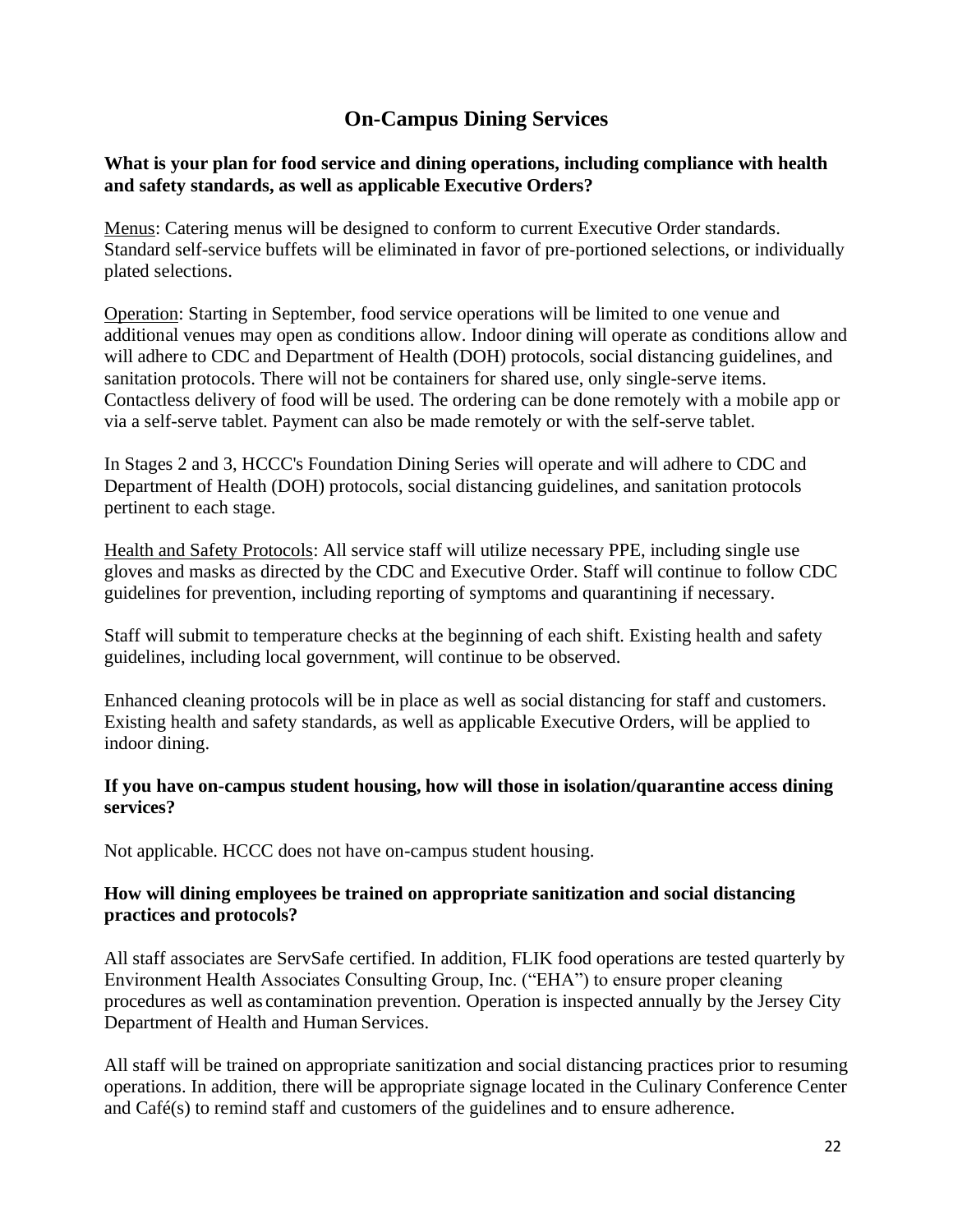#### **How will institutions limit the number of individuals in a single facility, both indoors and outdoors, in accordance with the state occupancy guidelines?**

Conference center and café occupancies were adjusted to meet current CDC guidelines and state/local orders. Security personnel posted at each building will monitor occupancy.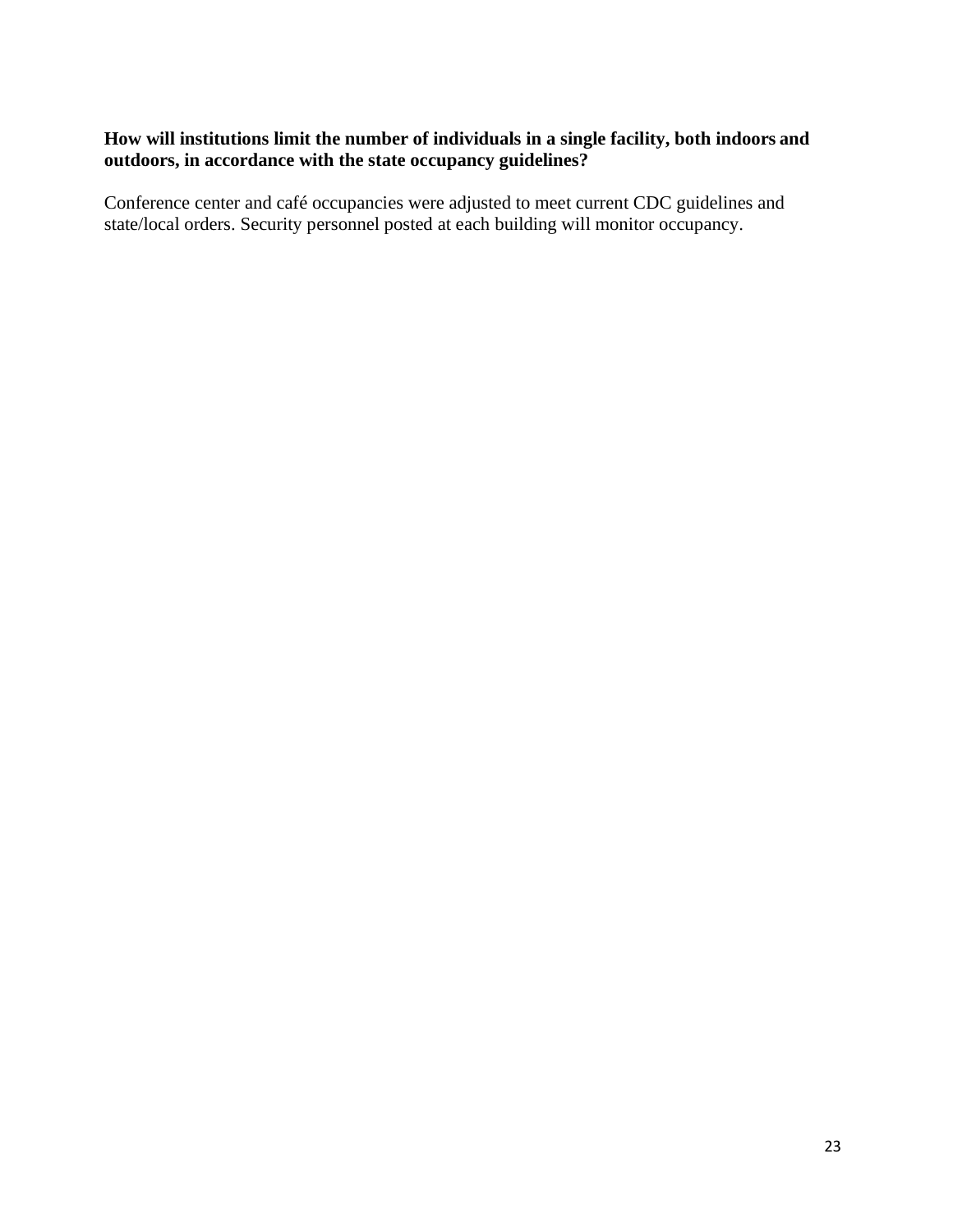# <span id="page-23-0"></span>**Study Abroad and International Travel**

**This is not applicable to HCCC.**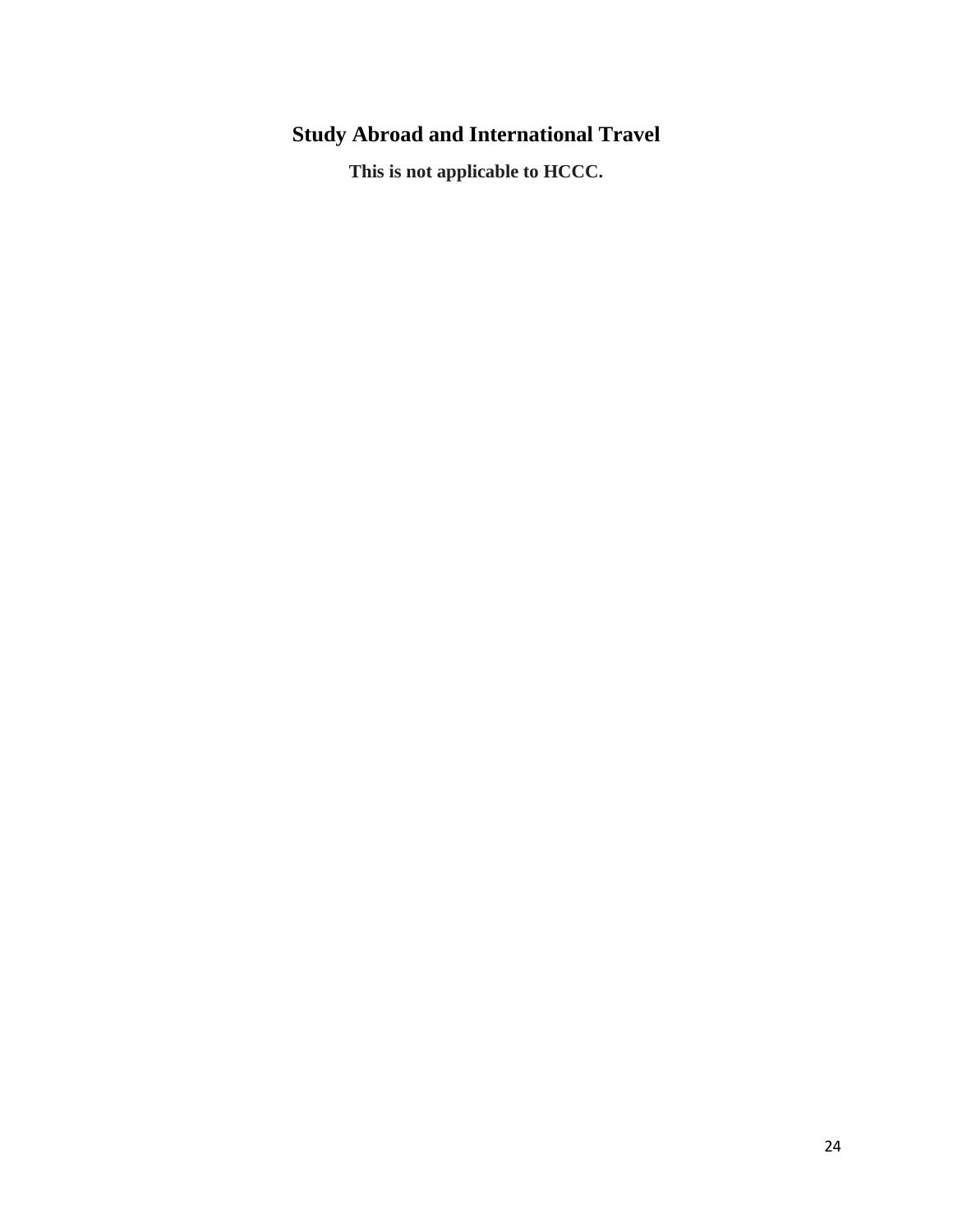# **Athletics**

<span id="page-24-0"></span>**This is not applicable to HCCC.**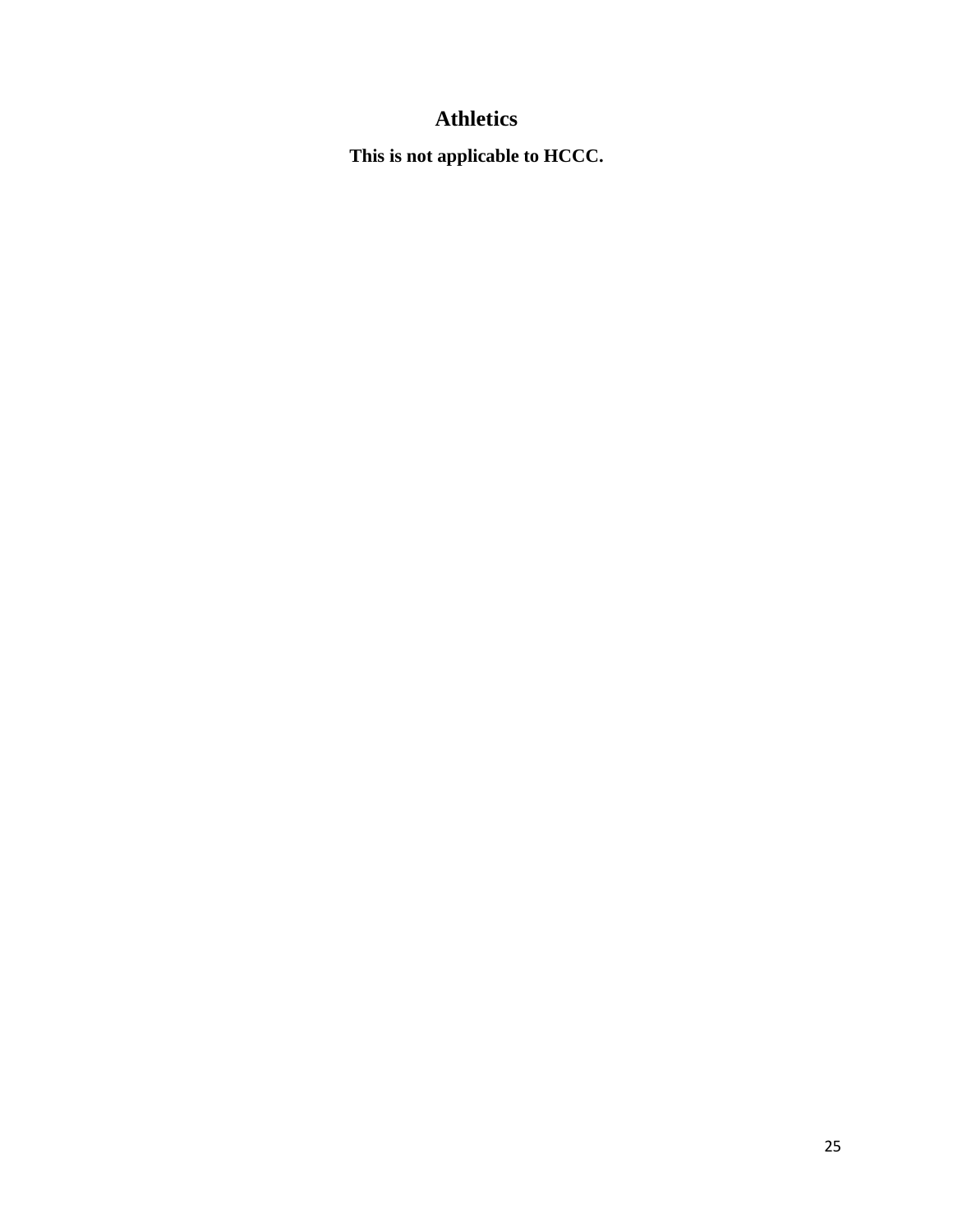## **Hudson County Community College Restart Plan Addenda**

## **Addendum A**

Created: 8/3/2020 Last edit:12/1/2020

<span id="page-25-0"></span>**For winter 2021:**

**HCCC offers a limited number of course sections as part of an accelerated winter term. All scheduled courses will be delivered remotely. For the most up-to-date information about course offerings and modalities, visit [www.hccc.edu/schedule.](http://www.hccc.edu/schedule)**

**For spring 2021:**

**In accordance with the** *Restart Standards* **issued by OSHE, HCCC will offer courses in three modalities for spring 2021: remote, fully online, and on-ground. On-ground courses are subject to shift to remote delivery as conditions require. For the most up-to-date information about course offerings and modalities, visit [www.hccc.edu/schedule.](http://www.hccc.edu/schedule)**

#### **For fall 2020**:

In Stage 2, HCCC will offer most for-credit and noncredit courses online or remotely. Courses requiring labs, clinical rotations, technical, and hands-on instruction, as well as courses for which HCCC has received Waivers from OSHE, will be offered on-ground. These courses will continue to be offered on-ground in Stage 3. In Stage 3, HCCC will also offer certain lecture-based courses on-ground pursuant to students' academic and pedagogical needs. Most courses will continue to be offered online and remotely in Stage 3. Courses offered on-ground will adhere to specific protocols detailed in the *General Safeguarding* section of HCCC's Restart Plan (e.g., social distancing protocols, personal protective equipment usage, and enhanced cleaning and disinfecting operations). A complete list of programs and disciplines with on-ground course offerings is included (see below).

#### Appendix A:

Courses requiring labs, clinical rotations, technical, and hands-on instruction within the following programs/disciplines will be offered on-ground in Stage 2:

*( \* = also approved for on-ground instruction via waiver from OSHE)*

- 1. Basic Life Support for Healthcare Providers\*
- 2. Biology
- 3. Certified Nurse Aide\*
- 4. Chemistry
- 5. Construction Management
- 6. Computer Science
- 7. Culinary Arts Baking & Pastry Arts\*
- 8. Culinary Arts\*
- 9. Enhanced Certified Nurse Aide\*
- 10. Enhanced Patient Access Representative\*
- 11. Exercise Science\*
- 12. Fast Track Patient Care Technician\*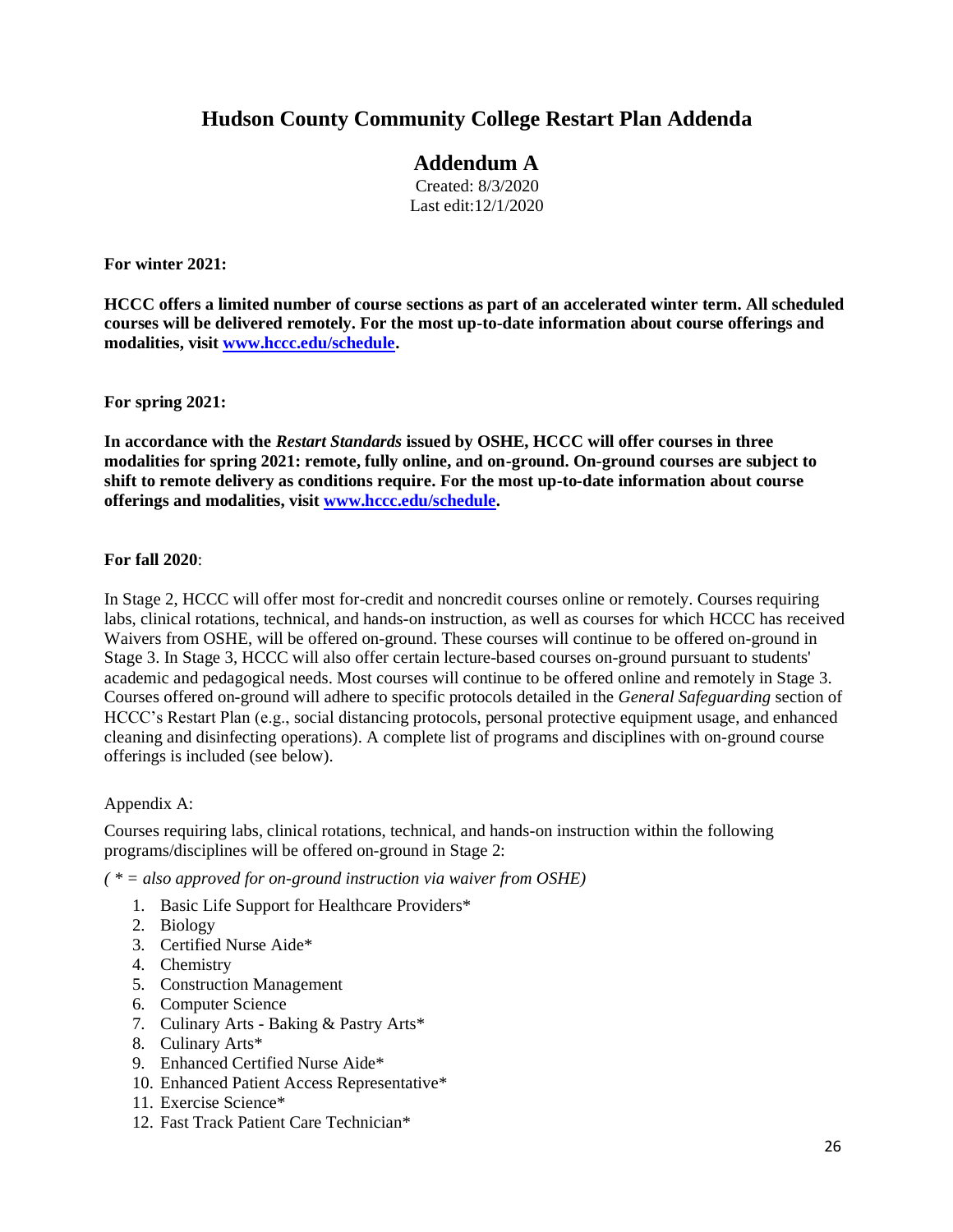- 13. General Education Science Lab Courses (Biology, Chemistry, and Physics)\*
- 14. Geology
- 15. Hemodialysis\*
- 16. Medical Assisting\*
- 17. Nursing (Registered Nurse and Practical Nursing Programs)\*
- 18. Paramedic Science\*
- 19. Personal Fitness Training
- 20. Physics
- 21. Radiography\*
- 22. Studio Arts Fine Arts
- 23. Studio Arts Computer Arts

Lecture-based courses within the following programs and disciplines will be offered on-ground for fall 2020 once we transition to Stage 3 (with offerings adjusted as conditions permit for spring 2021):

- 1. Accounting
- 2. Art
- 3. Business
- 4. Continuing Education ESL
- 5. Economics
- 6. Management

If New Jersey has not entered Stage 3 by the start of fall 2020 semester, lecture-based courses in these programs and disciplines will be offered in online or remote modalities only.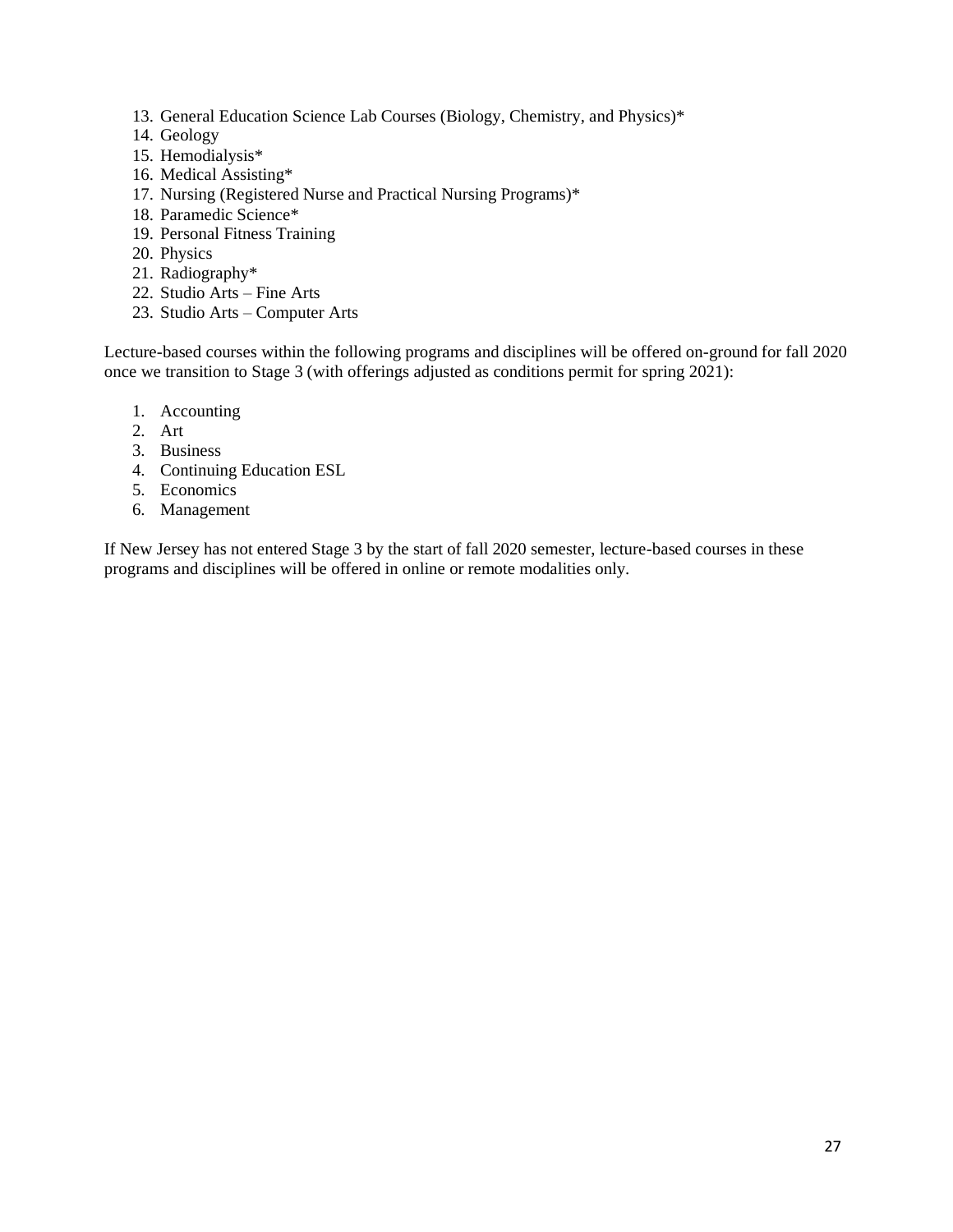## **Addendum B**

Created: 8/12/2020

#### <span id="page-27-0"></span>**Hudson County Community College Restart Plan Addendum Responding to Administrative Order No. 2020-17 COMPUTER LABS**

Pursuant to Administrative Order No. 2020-17, Hudson County Community College will allow all individuals with a valid HCCC identification card ("ID card") to access computer labs on a limited basis beginning in Stage 2 and in accordance with state overarching requirements. HCCC will continue to grant access to computer labs on a limited basis and in accordance with state overarching requirements for all individuals with a valid HCCC ID card in Stage 3. Additional information related to the safe operation of computer labs is provided below as well as in the *General Safeguarding* and *Libraries and Computer Lab* sections of HCCC's Restart Plan.

#### **1. A distance of at least six feet between individuals must be observed at all times and individuals must utilize computer terminals or desks that are a minimum of six feet apart;**

In accordance with the procedures outlined in the *Libraries and Computer Labs* section of HCCC's Restart Plan, the capacities of the computer labs when accounting for social distancing protocols have been evaluated through a [capacity study.](http://www.hccc.edu/uploadedFiles/Pages/Campus_Life/Return_To_Campus/Final%206-24-20.pdf) The capacity of each computer lab will be posted outside of the space. Computer terminals/desks will be arranged to allow for a minimum of six feet of distance between users. Signage and floor stickers will be posted throughout HCCC buildings and in computer labs to promote social distancing.

#### **2. Hours of operation, wherever possible, that reserve a designated period of access solely to high-risk individuals, as defined by the Centers for Disease Control and Prevention;**

HCCC has computer lab spaces across its two campuses. On weekdays for the fall 2020 semester, open computer labs are accessible to anyone with a valid HCCC ID card from 8 a.m. to 9:45 p.m. On weekends for the fall 2020 semester, these computer labs are accessible to anyone with a valid HCCC ID card from 9 a.m. to 4 p.m.

Individuals who are part of high-risk populations as defined by the Centers for Disease Control and Prevention (CDC) will be encouraged to self-identify and may request use of an alternate space with a limited number of computer terminals from the lab assistant located in the nearest open computer lab. This alternate space will adhere to all health and safety guidelines, social distancing protocols, and maintenance (i.e., cleaning and sanitization) standards.

In addition, individuals who are part of high-risk populations (as defined by the CDC) and who require the technology available in computer labs will be encouraged to submit a request to borrow a laptop or Chromebook for their personal use for the fall 2020 semester through HCCC's [Coronavirus Concern](https://cm.maxient.com/reportingform.php?HudsonCountyCC&layout_id=5)  [Form](https://cm.maxient.com/reportingform.php?HudsonCountyCC&layout_id=5) and utilize HCCC's remote printing option as needed.

#### **3. Infection control practices, such as regular hand washing, coughing and sneezing etiquette, and proper tissue usage and disposal;**

In alignment with the procedures outlined in the *General Safeguarding* section of HCCC's Restart Plan, infection control practices are being promoted through an educational campaign across HCCC's campuses. Signs in multiple languages have been placed in high-traffic areas of each campus that communicate expectations for infection control.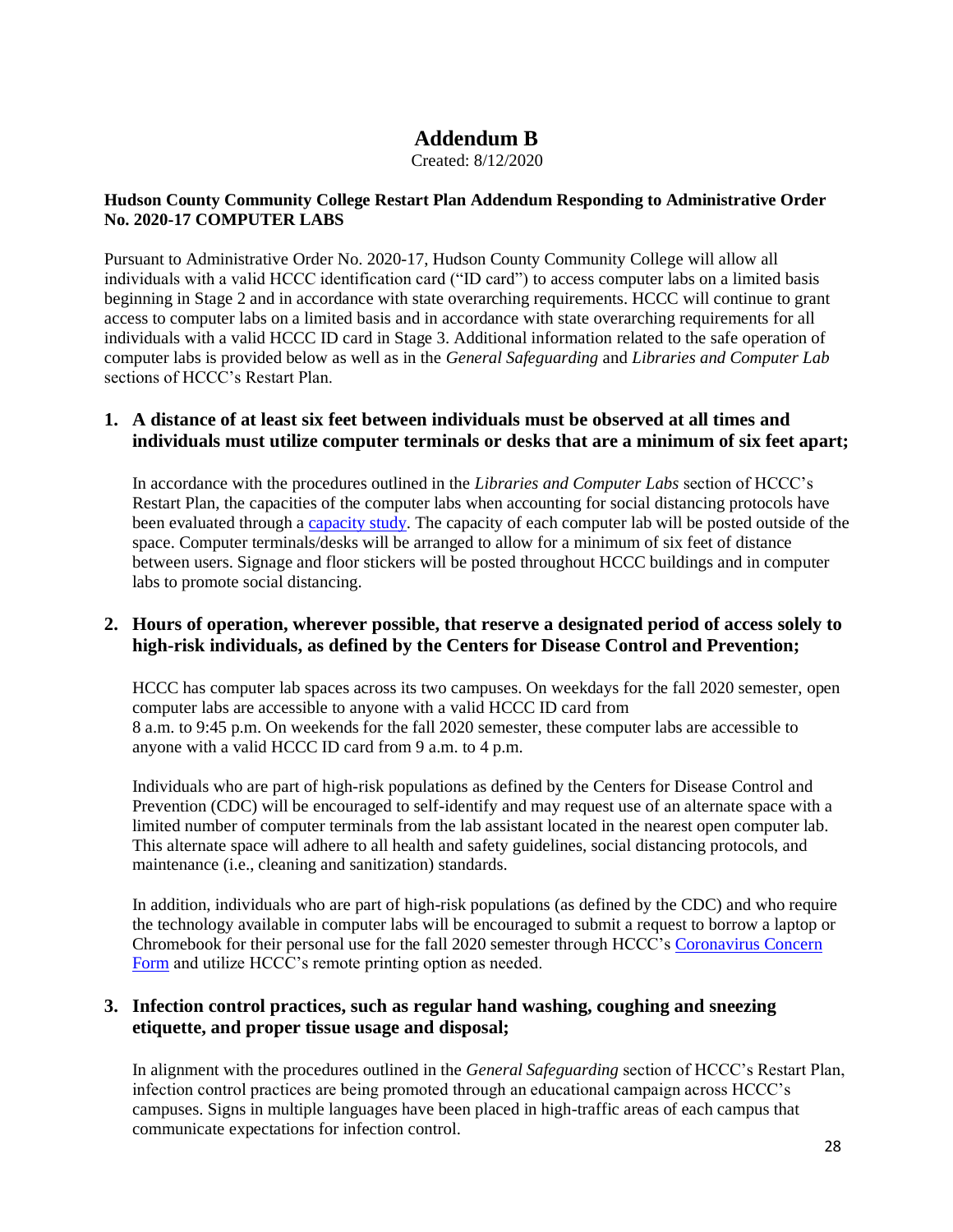#### **4. Adequate sanitation materials, such as hand sanitizer and sanitizing wipes, must be available to staff and all individuals utilizing computer terminals or desks;**

In alignment with the procedures outlined in the *General Safeguarding* section of HCCC's Restart Plan, the College has purchased 400 contactless hand sanitizer stations. These stations have been disbursed throughout HCCC's buildings. In addition, cleaning and sanitization supplies (i.e., sanitizing wipes/spray) have been procured and will be made available for individuals to use in the computer labs.

#### **5. All individuals in the computer lab must wear a face covering at all times, except where doing so would inhibit the individual's health or the individual is under two years of age;**

Consistent with the procedures outlined in the *General Safeguarding* section of HCCC's Restart Plan, individuals seeking access to any of HCCC's facilities, including computer labs, must wear a face covering. Individuals who are not wearing a face covering will not be permitted to enter HCCC's facilities, including computer labs.

Individuals for whom wearing a face covering would inhibit the their health, but who need access to the resources available in the computer labs, will be encouraged to submit a request to borrow a laptop or Chromebook for their personal use for the fall 2020 semester through HCCC's [Coronavirus Concern](https://cm.maxient.com/reportingform.php?HudsonCountyCC&layout_id=5)  [Form](https://cm.maxient.com/reportingform.php?HudsonCountyCC&layout_id=5) and utilize HCCC's remote printing option as needed.

#### **6. Require frequent sanitization of high-touch areas like restrooms, keyboards, computer mice, desk, and counters;**

HCCC's contracted cleaning service will be responsible for the cleaning and sanitization of spaces, including computer labs and restrooms. A spreadsheet will be located outside of each space that will indicate the date and time of the most recent cleaning and sanitization along with the initials of the individual who completed the cleaning. Personnel in HCCC's Information Technology Services Department will be responsible for cleaning and sanitization of keyboards and mice.

#### **7. Install a physical barrier, such as a shield guard, between the staff member(s) overseeing the computer lab and individuals using the computer lab; wherever feasible or otherwise ensure six feet of distance between those individuals; and**

In accordance with the procedures outlined in the *Libraries and Computer Labs* section of HCCC's Restart Plan, plexiglass shields will be installed at computer lab assistants' desks.

#### **8. Computer terminal or desk must be sanitized following each use.**

Sanitizing spray and/or wipes will be available for use by students and employees in the computer labs. Signs will be posted reminding users to sanitize the terminal or desk before and after use.